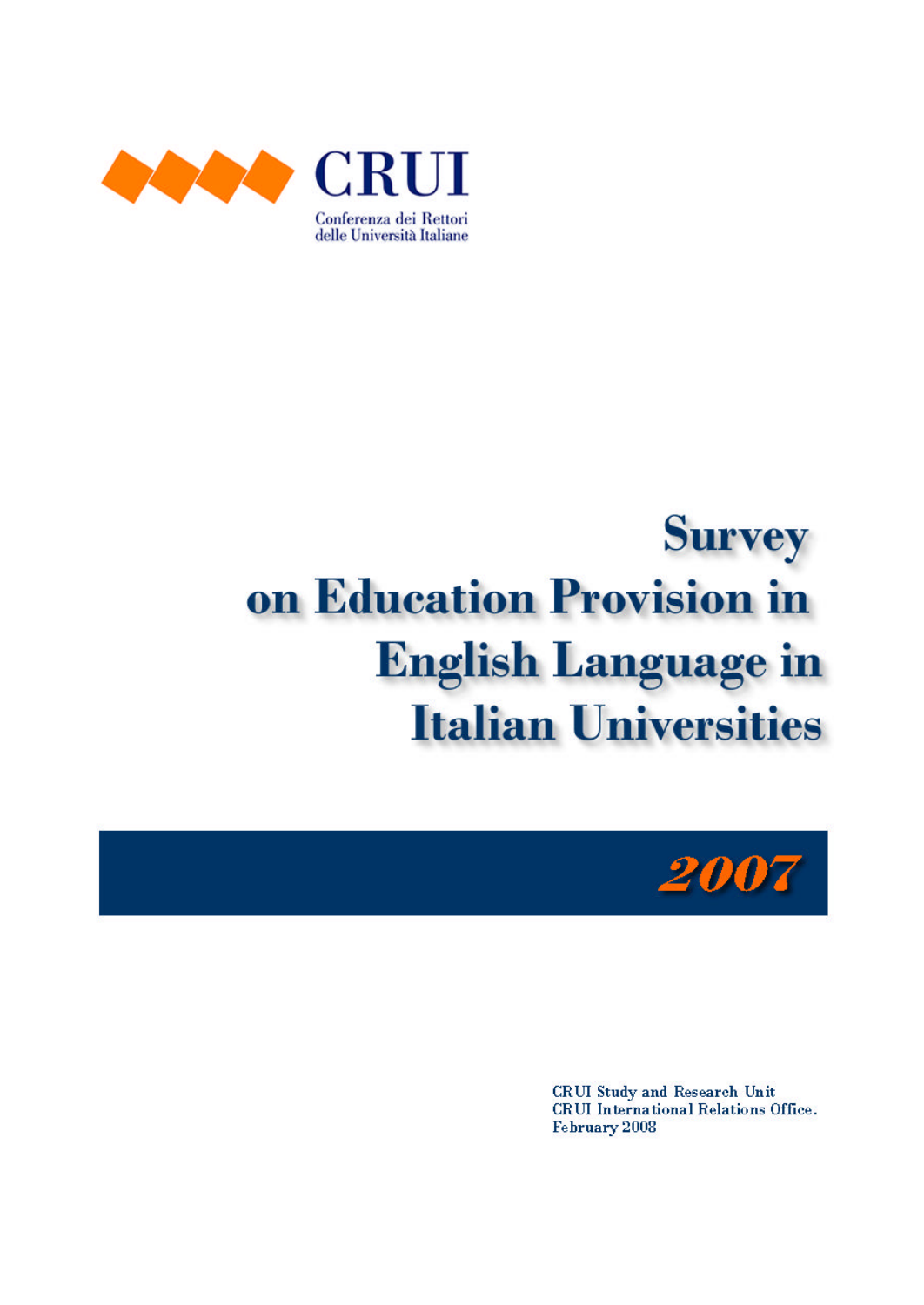

**Survey on Education Provision in English Language in Italian Universities Year 2007**

Copyright 2008. All rights reserved.

No part of this publication may be reproduced, stored in retrieval system, or transmitted, in any form or by any means, electronic, mechanical, photocopying or otherwise, without the prior permission of CRUI.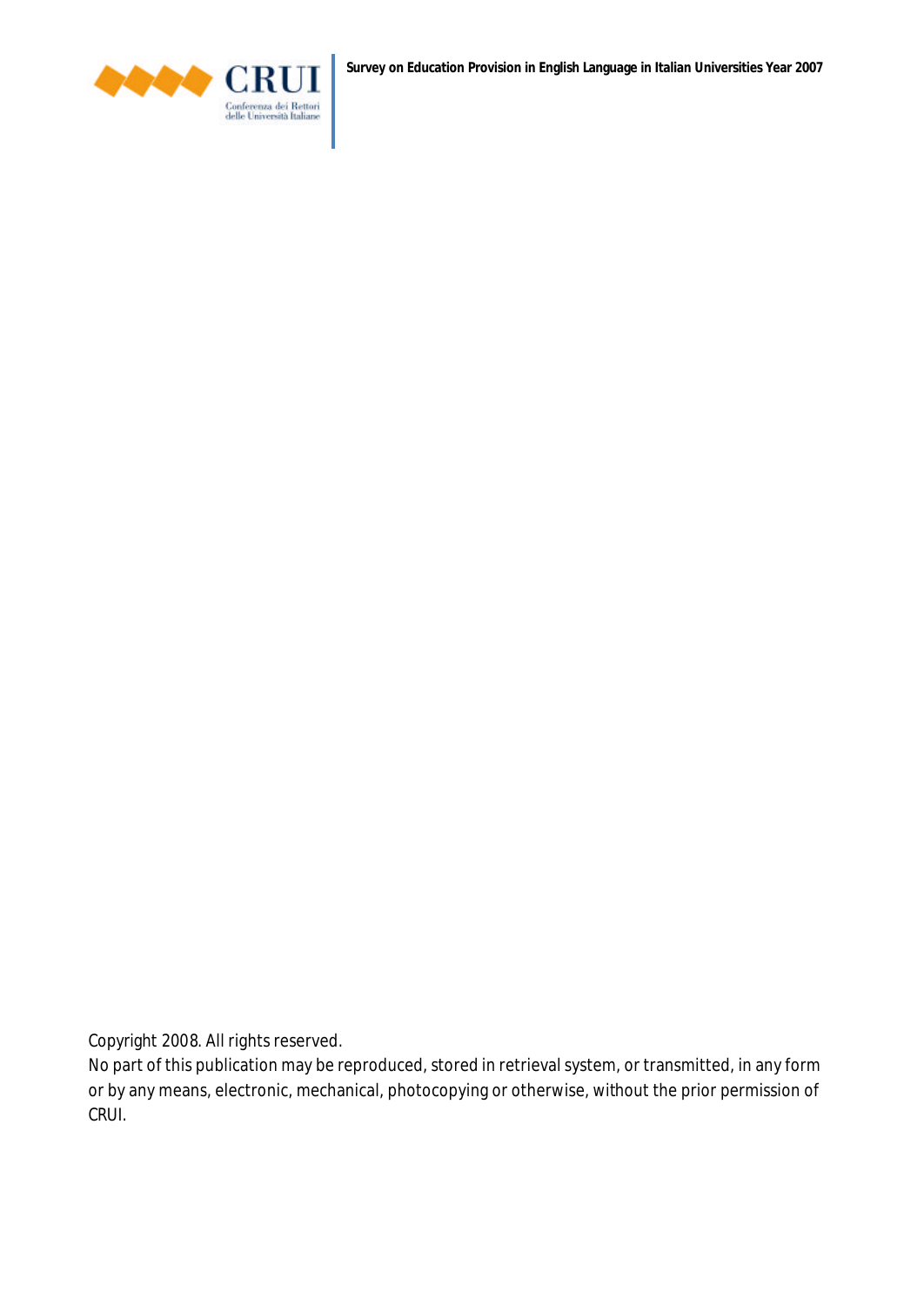

# **Survey on Education Provision in English Language in Italian Universities** *Year 2007*

Edited by Massimo Carfagna and Marina Cavallini

Since the end of the last decade, the European academic institutions have been involved in a new movement towards internationalization, and the European university systems have been working towards the creation of a "European Higher Education Area". This process – known as "Bologna Process" - is still under continuous progress and improvement and is developed on a number of aspects, including the promotion of student mobility. Student mobility is not only a goal, but also a potential drive of the integration process started in the framework of the Bologna Process.

The international mobility of students, which is not limited within the European Union borders, finds a more fertile ground where foreign students can count on linguistically accessible education, which usually coincides with the availability of courses in English language.

Besides the objectives related to *Erasmus* students, or students leaving their country to attend an entire degree course abroad, there are also other reasons for Universities to provide courses in English language. In fact, the provision of education opportunities in English language to national students can add value to University courses, with the purpose of familiarizing future graduates with international literature, which traditionally uses the English language as its diffusion tool.

In this scenario, the Conference of Italian University Rectors Conferenza dei Rettori delle Università Italiane-CRUI) decided to regularly monitor the provision of education opportunities in English language by Italian Universities, through specific annual surveys.

The following pages report the results of the third annual survey and provide a picture of the Italian University system with reference to the availability of first and second cycle degree programmes ("Laurea" and "Laurea Specialistica"), professionally-oriented post-graduate courses ("Master Universitario"), research doctorate ("Dottorato di Ricerca") and winter/summer schools in English language. According to this survey, Italian Universities show poor propensity to provide "Laurea" degree and "Laurea Specialistica" degree courses in English language. However, fairly good vitality has been found in the provision of study opportunities in English language in post-graduate courses (research doctorate and professionally-oriented named "Master Universitario").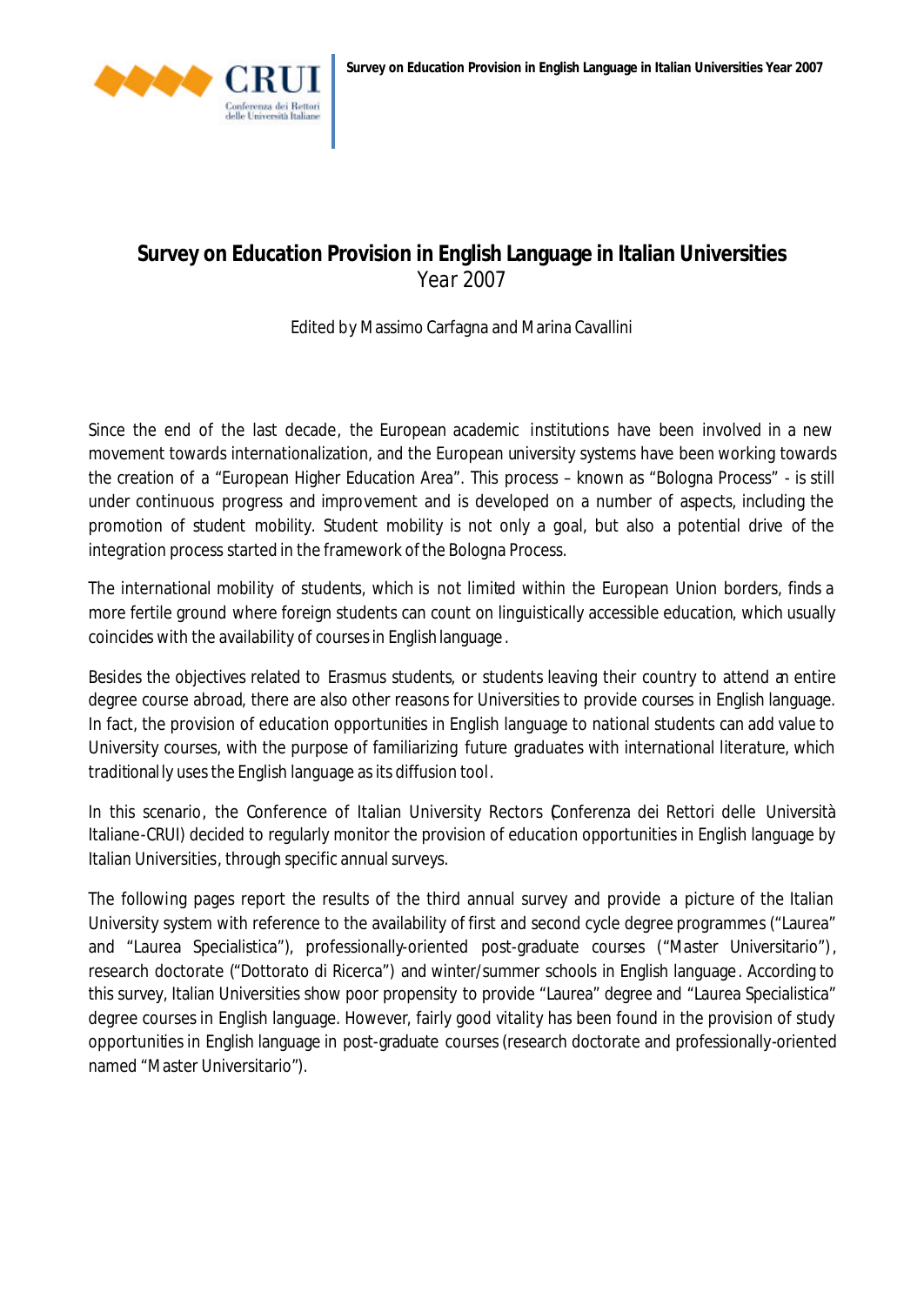

|  |  |  |  | Table 1. Education opportunities in English language in Italian universities - Year 2007 |
|--|--|--|--|------------------------------------------------------------------------------------------|
|--|--|--|--|------------------------------------------------------------------------------------------|

| <b>Education opportunities in English language</b>                              | No. of              | No. of         |
|---------------------------------------------------------------------------------|---------------------|----------------|
|                                                                                 | <b>Universities</b> | <b>Courses</b> |
| Availability of first-cycle three-year degree programmes or single units within | 16                  |                |
| the first cycle programmes                                                      |                     |                |
| of which: availability of at least one full degree programme                    | 8                   | 12             |
| Availability of second-cycle two-year degree programmes or single units within  | 21                  |                |
| the second cycle programmes                                                     |                     |                |
| of which: availability of at least one full degree programme                    | 14                  | 38             |
| Availability of at least one research doctorate programme                       | 24                  | 189            |
| Availability of at least one professionally-oriented post-graduate course       | 34                  | 106            |
| ("Master Universitario")                                                        |                     |                |
| Winter/summer schools                                                           | 20                  | 56             |

#### **"Laurea" (first-cycle) programmes**

Degree courses in English language or single units in English language in three-year programmes ("Laurea") are available in 16 universities (only 8 of them provide full degree programmes in English language for a total number of 12 degree courses, mainly in faculties of economics).

Degree programmes are with fixed maximum number of students ("numerus clausus") in the universities of Bolzano, Milano Bocconi, and Politecnico di Torino.

| <b>University</b>  | Degree courses  | <b>Faculties</b>                      |
|--------------------|-----------------|---------------------------------------|
|                    | or single units |                                       |
| Bergamo            | 6 units         | Economics                             |
| <b>Bolzano</b>     | 2 degrees       | Economics, Information sciences       |
| <b>Brescia</b>     | 2 units         | Economics                             |
| Camerino           | 1 degree        | <b>Sciences</b>                       |
| Cassino            | 7 units         | Economics, Literature, Engineering    |
| Castellanza        | 11 units        | Economics, Engineering                |
| Genova             | 3 units         | Economics                             |
| Milano Bocconi     | 3 degrees       | Economics                             |
| Milano Cattolica   | 5 units         | Interfaculty                          |
| Perugia            | 2 degrees       | Biotechnologies, Agricultural Science |
| Roma Tre           | 6 units         | Law, Engineering                      |
| Roma LUISS         | 1 degree        | Economics                             |
| Torino             | 1 degree        | Economics                             |
| Politecnico Torino | 1 degree        | Engineering                           |
| Urbino             | 1 degree        | Information sciences                  |
| Piemonte Orientale | 3 units         | Literature, Political sciences        |

**Table 2**. Education opportunities in English language in Italian universities – Year 2007 **("Laurea")**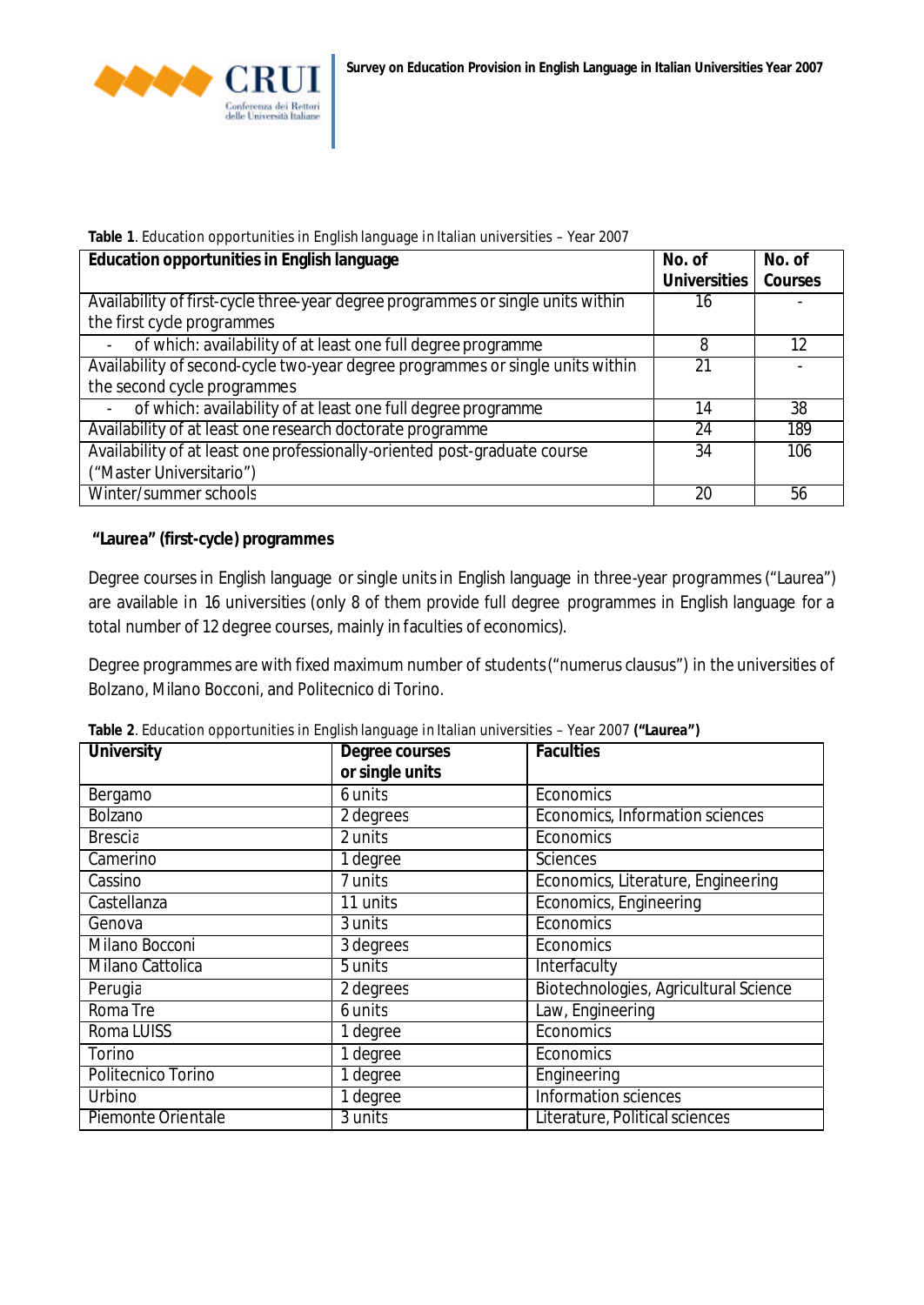

#### **"Laurea Specialistica" (second-cycle) programmes**

Single didactic units in English language within the second-cycle programmes, or full second-cycle programmes are available in 21 universities. However, only 14 universities provide at least one full secondcycle degree course in English language, so a total of 38 courses are available at the national level, mainly in the faculties of engineering, economics, and sciences.

The courses available at the Universities of Bologna, Bolzano, Milano Bocconi, Politecnico di Milano, Perugia, and Roma "La Sapienza" are with fixed maximum number of students("numerus clausus").

| <b>University</b>  | Degree courses    | <b>Faculties</b>                          |
|--------------------|-------------------|-------------------------------------------|
|                    | or single units   |                                           |
| Ancona             | $10$ units        | Economics                                 |
| Bari               | 2 units           | Foreign Languages                         |
| Bologna            | 3 degrees         | Economics, Agricultural Science           |
| Bolzano            | 1 degree          | Information sciences                      |
| Camerino           | 3 degrees         | Sciences, Pharmacology                    |
| Castellanza        | 1 degree, 6 units | Economics, Law                            |
| Genova             | 3 units           | Economics                                 |
| Milano Bocconi     | 3 degrees         | Economics                                 |
| Milano Cattolica   | 11 units          | Interfaculty                              |
| Milano Politecnico | 11 degrees        | Engineering, Architecture                 |
| Napoli Federico II | 18 units          | <b>Engineering, Mathematical Sciences</b> |
| Palermo            | 1 unit            | <b>Sciences</b>                           |
| Perugia            | 1 degree          | Interfaculty                              |
| Roma La Sapienza   | 1 degree          | Engineering                               |
| Roma Tor Vergata   | 1 degree          | Economics                                 |
| Roma Tre           | 2 units           | <b>Education Sciences, Engineering</b>    |
| Roma LUISS         | 4 degrees         | Economics                                 |
| Politecnico Torino | 6 degrees         | <b>Engineering, Sciences</b>              |
| Trento             | 1 degree          | Information sciences                      |
| <b>Trieste</b>     | 2 degrees         | <b>Sciences</b>                           |
| Venezia            | 1 degree          | Economics                                 |

**Table 3**. Education opportunities in English language in Italian universities – Year 2007 **("Laurea Specialistica")**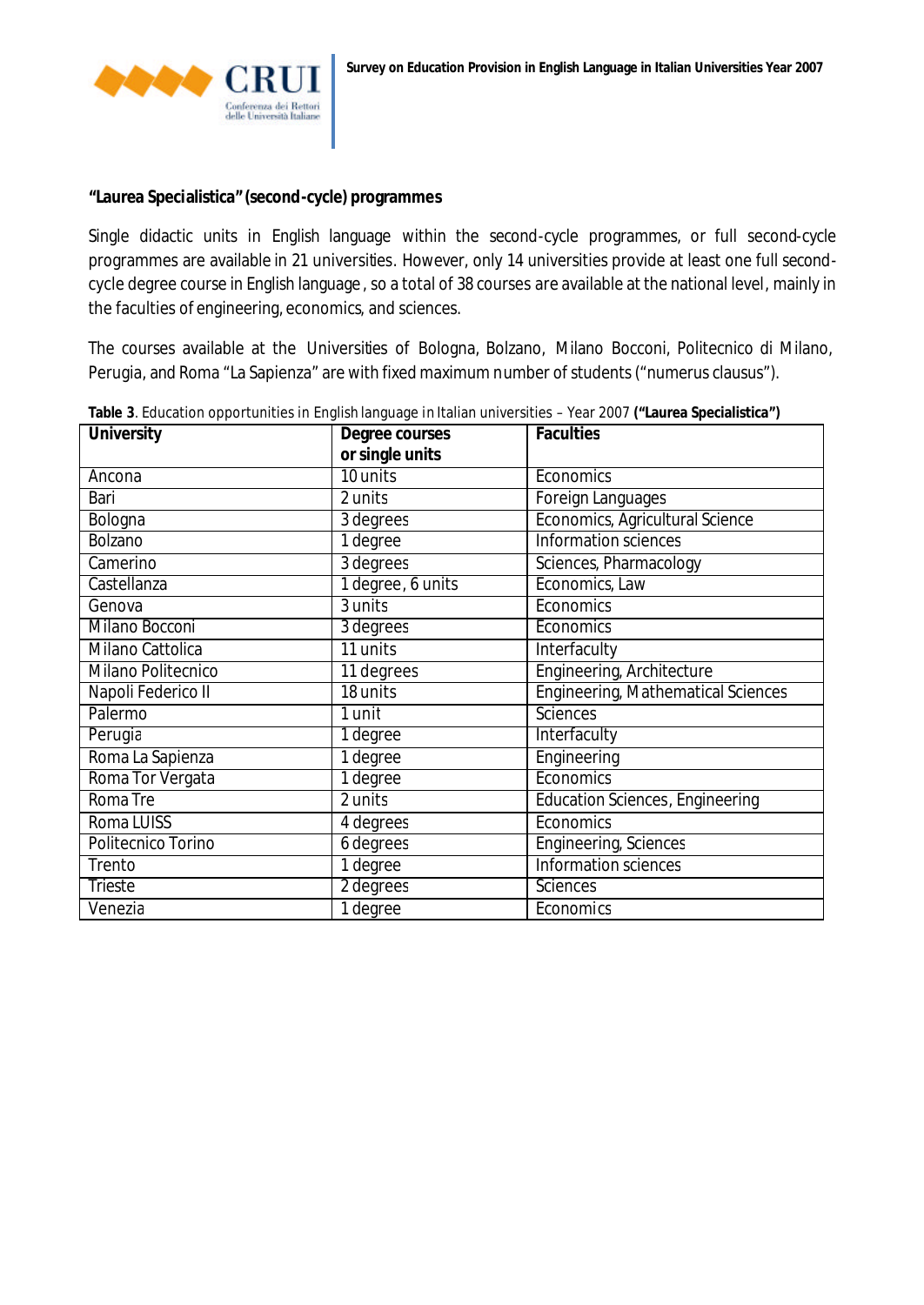

#### **"Dottorato di Ricerca"(Research Doctorate) programmes**

24 Italian Universities provide Research Doctorate programmes entirely in English language and mainly regarding disciplines connected with physical and natural sciences, supported by a fairly good availability of courses also in the medical and engineering fields.

The total number of courses is 189, only 8 of which provided by universities in southern Italy: Bari, Cagliari, Lecce and Napoli.

|             |  | Table 4. Education opportunities in English language in Italian universities - Year 2007 (Research Doctorate |  |  |  |  |  |  |
|-------------|--|--------------------------------------------------------------------------------------------------------------|--|--|--|--|--|--|
| programmes) |  |                                                                                                              |  |  |  |  |  |  |

| <b>University</b>       | <b>Research Doctorate</b> | <b>Faculties</b>                        |
|-------------------------|---------------------------|-----------------------------------------|
|                         | programmes                |                                         |
| Bari                    |                           | Foreign Languages                       |
| Bologna                 | 3                         | Sciences, Psychology, Economics         |
| <b>Bolzano</b>          | 1                         | Information sciences                    |
| Cagliari                | $\overline{3}$            | Medidne                                 |
| Camerino                | $\overline{13}$           | Sciences, Architecture, Law             |
| Lecce                   | $\overline{2}$            | Economics, Sciences                     |
| Milano                  | $\overline{4}$            | <b>Political sciences</b>               |
| Milano Bocconi          | $\overline{4}$            | Economics                               |
| <b>Milano Cattolica</b> | 5                         | Interfaculty, Sociology                 |
| Milano Politecnico      | $\overline{31}$           | Engineering, Architecture               |
| Milano Bicocca          | 1                         | Economics                               |
| Napoli Federico II      | $\overline{2}$            | <b>Sciences</b>                         |
| Padova                  | 62                        | Economics, Engineering, Agricultural    |
|                         |                           | Science, Sociology, Statistics          |
| Pisa S. Anna            | 1                         | <b>Agricultural Science</b>             |
| Roma Tor Vergata        | $\overline{4}$            | Economics                               |
| Roma Tre                | 8                         | Engineering                             |
| Roma LUISS              | 1                         | <b>Political Sciences</b>               |
| Siena                   | 8                         | Medicine, Pharmacology, Political       |
|                         |                           | Sciences, Mathematical, Physical and    |
|                         |                           | Natural Sciences, Economics             |
| <b>Torino</b>           | 6                         | Medicine, Foreign Languages             |
| Trento                  | $\overline{8}$            | <b>Engineering, Sciences, Economics</b> |
| <b>Trieste</b>          | $\overline{2}$            | <b>Mathematical and Information</b>     |
|                         |                           | sciences, Sociology                     |
| <b>Trieste SISSA</b>    | 13                        | Sciences                                |
| Urbino                  | 1                         | Sociology                               |
| Venezia                 | $\overline{5}$            | Economics, Architecture                 |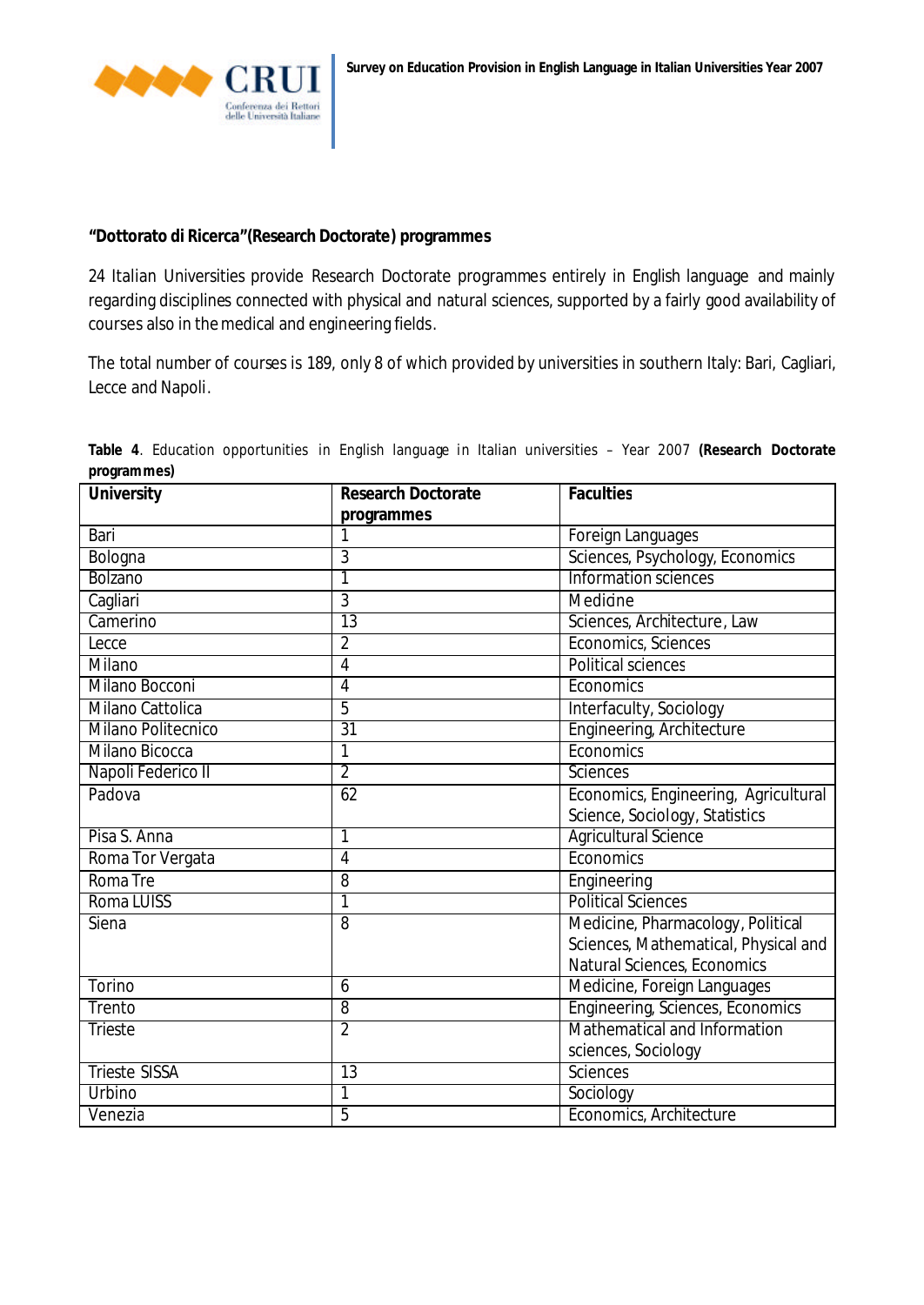#### **"Master Universitario" (professionally-oriented post-graduate courses)**

34 universities provide at least one "Master Universitario" in English language for a total number of 106 courses at the national level in 2007.

**Table 5.** Education opportunities in English language in Italian universities – Year 2007 **("Master Universitario")**

| <b>University</b>         | "Master Universitario" | <b>Faculties</b>                  |
|---------------------------|------------------------|-----------------------------------|
| Bari                      | $\overline{2}$         | Economics, Sciences               |
| Bologna                   | 10                     | Sciences, Economics, Law          |
| Bolzano                   | $\mathbf{1}$           | Economics                         |
| Cagliari                  | $\mathbf{1}$           | <b>Sciences</b>                   |
| Ferrara                   | 5                      | Economics, Medicine               |
| Firenze                   | $\overline{2}$         | Sociology, Statistics             |
| Genova                    | $\overline{2}$         | Engineering                       |
| Lecce                     | $\overline{2}$         | Economics                         |
| Macerata                  | $\mathbf{1}$           | <b>Political sciences</b>         |
| Milano Bocconi            | 10                     | Economics                         |
| Milano Cattolica          | $\overline{2}$         | Economics                         |
| Milano Politecnico        | $\overline{3}$         | Engineering                       |
| Milano Bicocca            | $\mathbf{1}$           | Economics                         |
| Napoli Federico II        | 3                      | Engineering                       |
| Napoli Seconda Università | $\mathbf{1}$           | Architecture                      |
| Padova                    | 3                      | Economics, Sciences               |
| Parma                     | $\overline{4}$         | Foreign Languages, Sciences       |
| Perugia                   | 3                      | Sciences, Foreign Languages       |
| Piemonte Orientale        | $\mathbf{1}$           | Medicine                          |
| Pisa S. Anna              | 5                      | Engineering                       |
| Roma La Sapienza          | $\overline{2}$         | <b>Political sciences</b>         |
| Roma Tor Vergata          | 8                      | Economics, Engineering            |
| Roma Tre                  | $\overline{1}$         | Economics                         |
| Roma IUSM                 | $\mathbf{1}$           | Medicine                          |
| Roma LUISS                | 3                      | Economics, Law                    |
| Siena                     | $\overline{3}$         | Political sciences                |
| Torino                    | $\overline{7}$         | Political Sciences, Law, Sciences |
| <b>Torino Politecnico</b> | 5                      | Engineering                       |
| Trento                    | $\overline{2}$         | Engineering                       |
| Trieste                   | $\overline{4}$         | Political sciences, Engineering   |
| <b>Trieste SISSA</b>      | 6                      |                                   |
| Urbino                    | $\mathbf{1}$           | Sociology                         |
| Venezia                   | 3                      | Economics, Sciences, Engineering  |
| Venezia IUAV              | $\mathbf{1}$           | Engineering                       |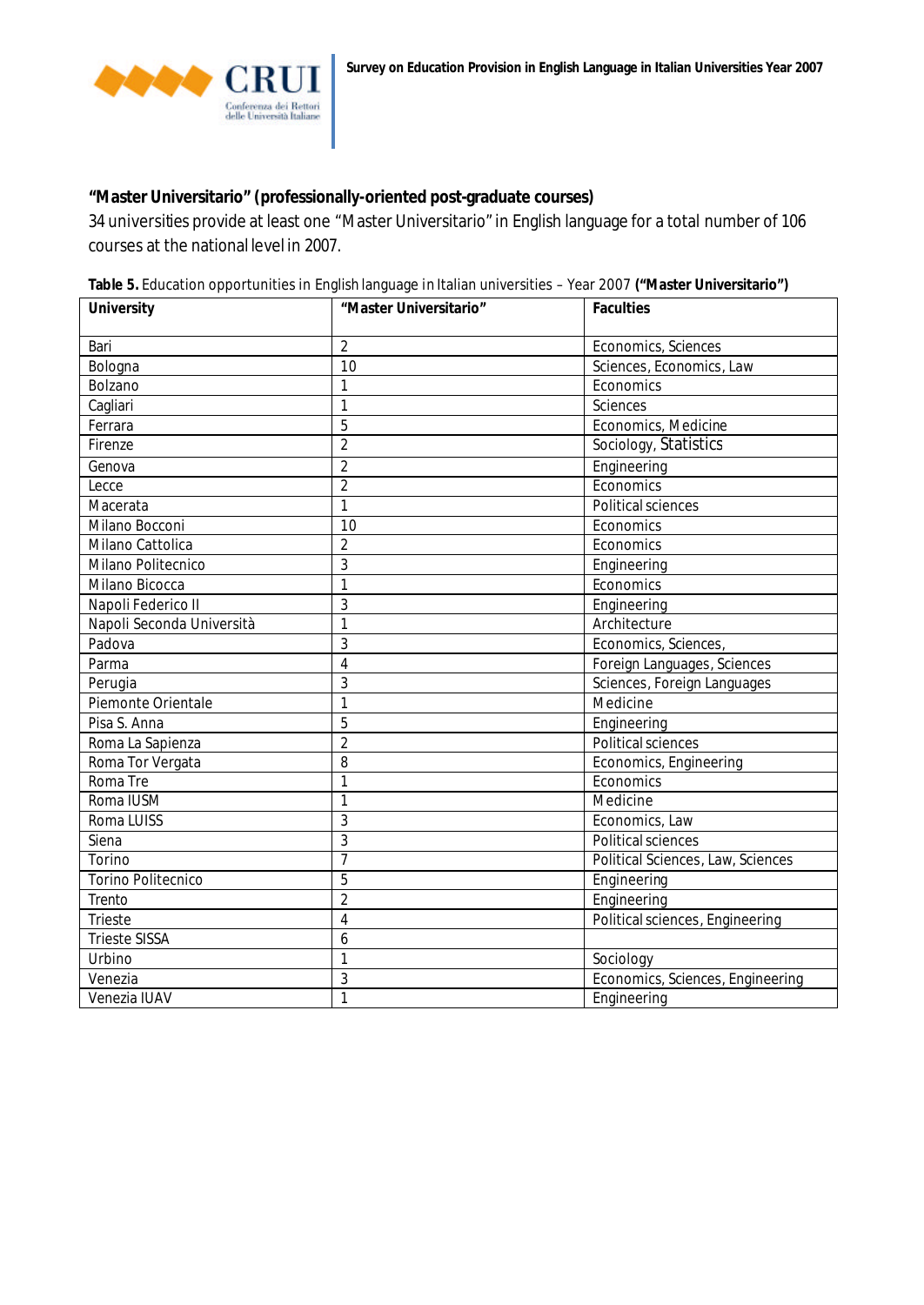

#### **Detailed available courses**

### **"Laurea" (first-cycle) programmes**

| <b>UNIVER</b><br><b>SITY</b> | <b>NAME OF THE COURSE</b>                                                                          | <b>FACULTY</b>                                        | <b>WEBSITE</b>                                                                                                    |
|------------------------------|----------------------------------------------------------------------------------------------------|-------------------------------------------------------|-------------------------------------------------------------------------------------------------------------------|
| Bolzano                      | Bachelor in Applied Computer Science                                                               | (Faculty of Information<br>Sciences and Technologies) | www.unibz.it/inf/bacs/index.html?LanguageID=EN                                                                    |
| Bolzano                      | Bachelor of Science in Economics and Social Sciences                                               | <b>Faculty of Economics</b>                           | www.unibz.it/economics/bsc_economics_social/index.html?LanquageID<br>$E_{N}$                                      |
| Camerino                     | Biotechnology                                                                                      | Sciences and Technologies/<br>Pharmacology            | www.unicam.it/coursesinenglish/biotechnology.asp                                                                  |
| Milano<br>Bocconi            | Bachelor of International Economics and Management-<br>BIEM - attivo il primo anno                 | Economics                                             | www.unibocconi.it/biem                                                                                            |
| Milano<br>Bocconi            | Degree in International Economics and Management -<br>DIEM - attivi il secondo e terzo anno        | Economics                                             | www.unibocconi.it/diem                                                                                            |
| Milano<br>Bocconi            | Economia Aziendale (1 delle 8 classi di 2^ e 3^ anno è<br>interamente impartita in lingua inglese) | Economics                                             | www.unibocconi.it/clea-eng                                                                                        |
| Perugia                      | "Job Creation Oriented Biotechonology"                                                             | International-Interuniversity-<br>Interfaculty        | www.unipg.it/jcob/                                                                                                |
| Perugia                      | Mediterrean Agro-ecosystems Management (a Malta)                                                   | <b>Agricultural Science</b>                           | www.agr.unipg.it/didattica/corsi_triennali/corso_int_med/gam.htm                                                  |
| Roma<br>LUISS                | Bachelor in Economics and Business                                                                 | Economics                                             |                                                                                                                   |
| Torino                       | ECONOMIA AZIENDALE ENGLISH VERSION                                                                 | <b>ECONOMICS</b>                                      | www.econ.unito.it                                                                                                 |
| Torino<br>Politecnico        | Ingegneria dell'Autoveicolo (Automotive Engineering)                                               | 1 <sup>st</sup> FACULTY OF<br><b>ENGINEERING</b>      | http://didattica.polito.it/pls/portal30/gap.a mds.espandi?p a acc=2007&<br>p sdu=32&p cds=182&p header=&p lang=it |
| Urbino                       | Informatica Applicata/applied computer science (anche<br>on-line)                                  | Sciences and Technologies                             | http://e-learning.sti.uniurb.it/                                                                                  |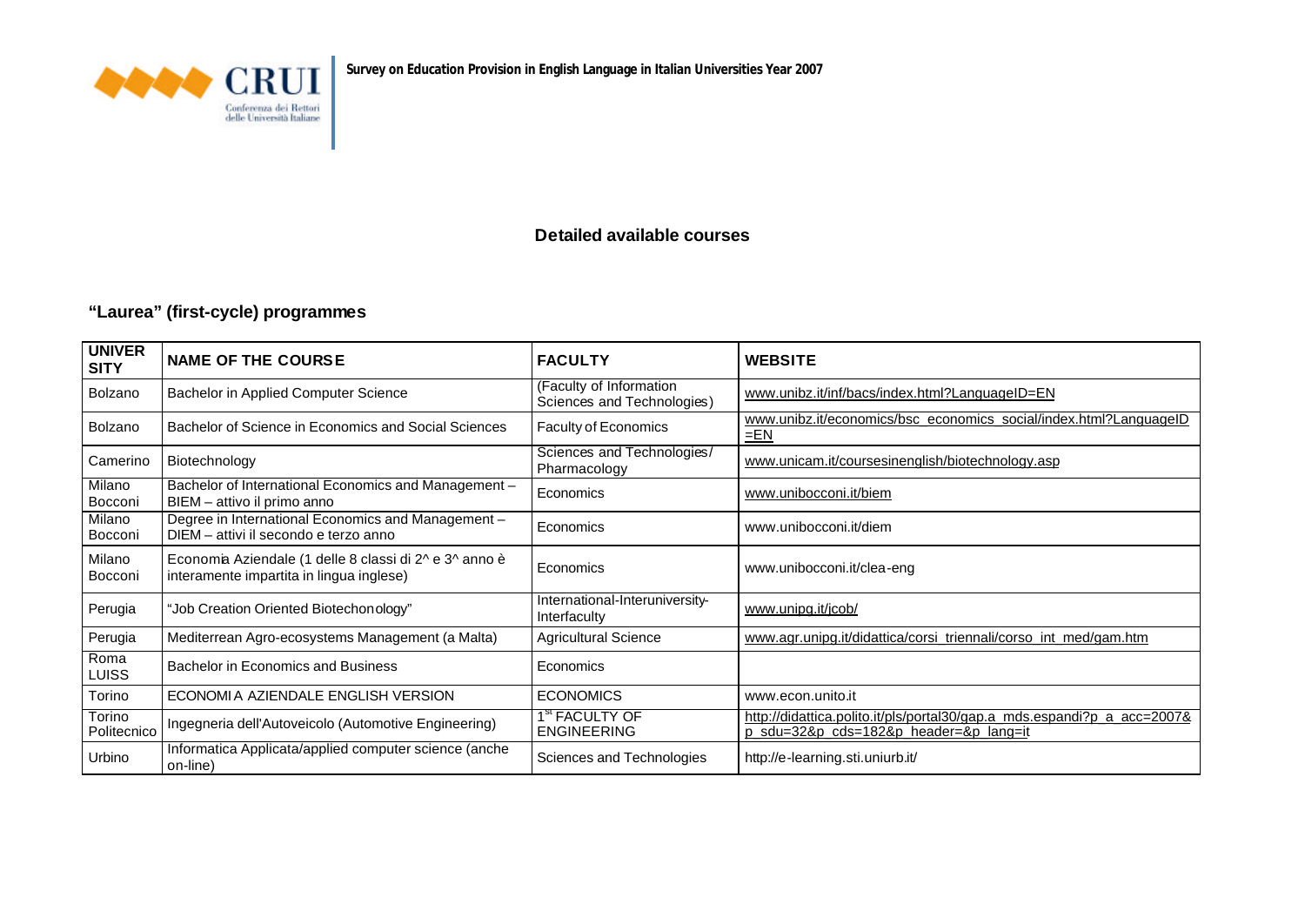

# **"Laurea Specialistica" (second-cycle) programmes**

|                            | UNIVERSITY NAME OF THE COURSE                                                   | <b>FACULTY</b>                                          | <b>WEBSITE</b>                                                                                                           |
|----------------------------|---------------------------------------------------------------------------------|---------------------------------------------------------|--------------------------------------------------------------------------------------------------------------------------|
| Bologna                    | <b>Horticultural Sciences</b>                                                   | <b>Agricultural Science</b>                             | http://www.eng.unibo.it/PortaleEn/Academic+programmes/Courses/Agriculture/2ndDe<br>gree/2006/CoursePage20060427.htm      |
| Bologna                    | Economia                                                                        | Economics                                               | http://Imec.economia.unibo.it/                                                                                           |
| Bologna                    | Gioca-Graduate Degree in Innovation and<br>Organization of Culture and the Arts | Economics                                               | http://www.economia.unibo.it/Economia+Bologna/Didattica/Lauree+specialistiche/200<br>6/giocanuovahp.htm                  |
| Bolzano                    | Master of Science in Computer Science                                           | Faculty of Information<br>Sciences and<br>Technologies) | http://www.unibz.it/inf/mcs/index.html?LanguageID=EN                                                                     |
| Camerino                   | Environmental risks and resourcSles: "water:<br>resource and risks"             | Sciences and<br>Technologies                            | http://www.unicam.it/coursesinenglish/risk.asp                                                                           |
| Camerino                   | Physics                                                                         | Sciences and<br>Technologies                            | http://www.unicam.it/coursesinenglish/physics.asp                                                                        |
| Camerino                   | Pharmaceutical biotechnology                                                    | Pharmacology                                            | http://www.unicam.it/corsi/biotec-farmaceutiche/index.asp                                                                |
| Castellanza<br><b>LIUC</b> | International Business Management                                               | Economics                                               | http://nt-<br>notes.liuc.it/servizi/InternationalRelations.nsf/c6d95ba0f57aa4cac12567b0005a08ba/(<br>B)2nd%20degree_0607 |
| Milano<br>Bocconi          | Management* - curriculum International                                          | Economics                                               | www.unibocconi.it/mls-eng                                                                                                |
| Milano<br>Bocconi          | Economia e management delle istituzioni e dei<br>mercati finanziari* (Finance)  | Economics                                               | www.unibocconi.it/clefinls-eng                                                                                           |
| Milano<br>Bocconi          | Discipline economiche e sociali* (Economics<br>and Social Sciences)             | Economics                                               | www.unibocconi.it/desls-eng                                                                                              |
| Milano<br>Politecnico      | M.Sc. in Architecture                                                           | Architecture and Society                                | www.polimi.it/english                                                                                                    |
| Milano<br>Politecnico      | M.Sc. in Building Engineering                                                   | Architectural<br><b>Engineering Architecture</b>        | www.polimi.it/english                                                                                                    |
| Milano<br>Politecnico      | M.Sc. in Civil Engineering                                                      | Civil and Environmental<br>Engineering                  | www.polimi.it/english                                                                                                    |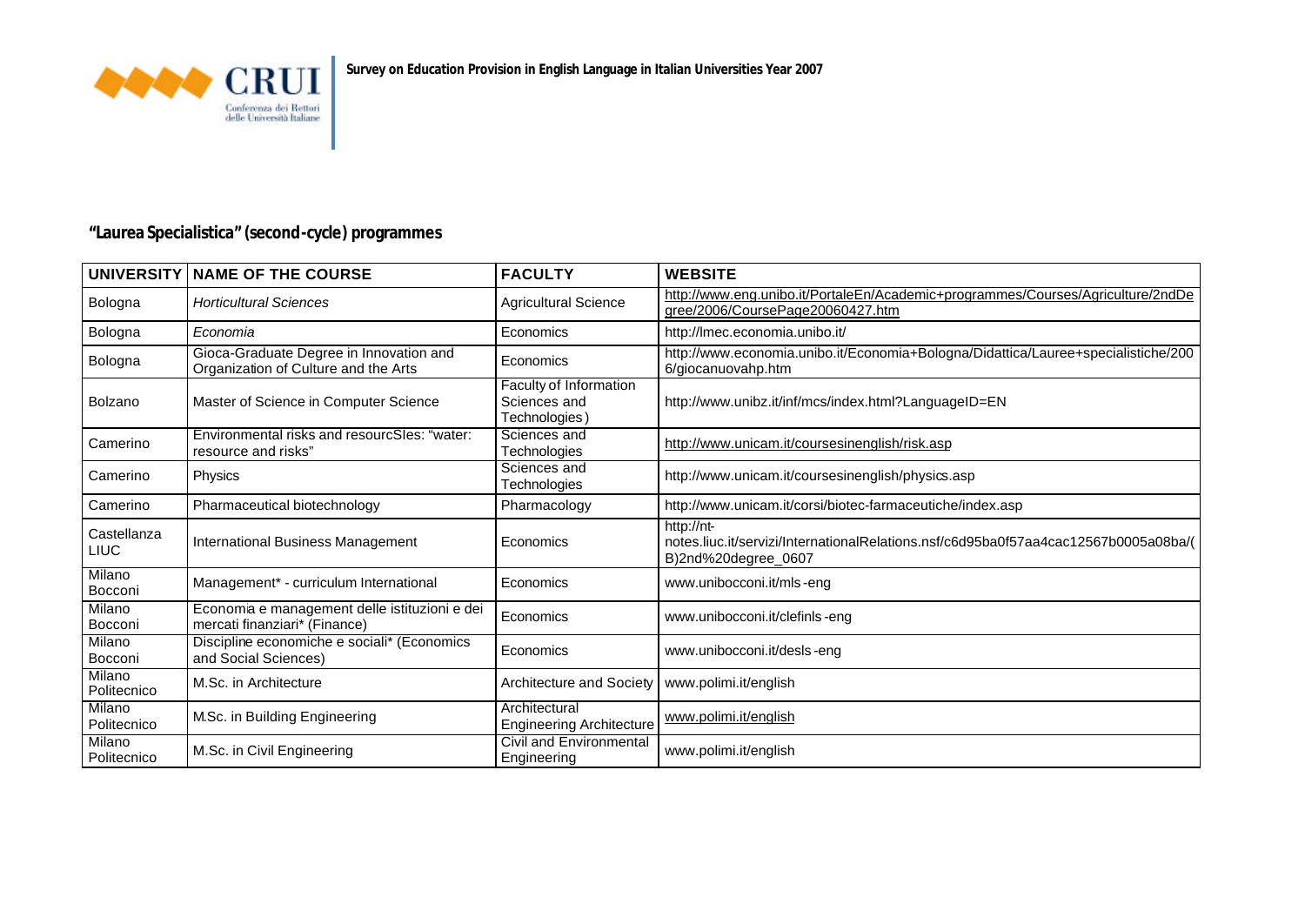

| Milano<br>Politecnico | M.Sc. in Computer Engineering                                                                                | <b>Information Engineering</b>                          | www.polimi.it/english                                                                                            |
|-----------------------|--------------------------------------------------------------------------------------------------------------|---------------------------------------------------------|------------------------------------------------------------------------------------------------------------------|
| Milano<br>Politecnico | M.Sc. in Engineering of Computing Systems                                                                    | <b>Information Engineering</b>                          | www.polimi.it/english                                                                                            |
| Milano<br>Politecnico | M.Sc. in Environmental and Land Use<br>Engineering                                                           | <b>Civil and Environmental</b><br>Engineering           | www.polimi.it/english                                                                                            |
| Milano<br>Politecnico | M.Sc. in Materials Engineering                                                                               | <b>Engineering of Industrial</b><br>Processes           | www.polimi.it/english                                                                                            |
| Milano<br>Politecnico | M.Sc in Management Economics and Industrial<br>Engineering                                                   | <b>System Engineering</b>                               | www.polimi.it/english                                                                                            |
| Milano<br>Politecnico | M.Sc. in Mechanical Engineering                                                                              | <b>Industrial Engineering</b>                           | www.polimi.it/english                                                                                            |
| Milano<br>Politecnico | M.Sc in Urban Planning and Policy Design                                                                     | Architecture and Society                                | www.polimi.it/english                                                                                            |
| Milano<br>Politecnico | M.Sc. in Product-Service-Systems Design                                                                      | Design                                                  | www.polimi.it/english                                                                                            |
| Perugia               | BIOTECHNOLOGY MEDICAL APPLICATION                                                                            | International<br>Interuniversity faculty of<br>Medicine |                                                                                                                  |
| Roma La<br>Sapienza   | Corso di laurea specialistica in Ingegneria<br>Informatica (indirizzo in Computer engineering)               | Engineering                                             | www.uniroma1.it/facoltà                                                                                          |
| Roma<br>Tor Vergata   | Advanced post BAdegree in European<br>Economy and Business Law                                               | Economics                                               | www.economia.uniroma2.it/eebl                                                                                    |
| Roma LUISS            | Master of Science in General Management -<br>Specialisation in Business Management for<br>Luxury and Tourism | Economics                                               |                                                                                                                  |
| Roma LUISS            | Master of Science in General Management -<br>Specialisation in International Business                        | Economics                                               |                                                                                                                  |
| Roma LUISS            | Master of Science in General Management -<br>Specialisation in Management of Innovation                      | Economics                                               |                                                                                                                  |
| Roma LUISS            | Chinese-Italian Double Master of Science<br>Degree in International Management                               | Economics                                               |                                                                                                                  |
| Torino<br>Politecnico | Ingegneria Informatica (Computer Engineering)                                                                | 3 <sup>rd</sup> FACULTY OF<br><b>ENGINEERING</b>        | http://didattica.polito.it/pls/portal30/gap.a_mds.espandi?p_a_acc=2007&p_sdu=37&p<br>cds=214&p_header=&p_lang=it |
| Torino<br>Politecnico | Ingegneria Telematica                                                                                        | 3 <sup>rd</sup> FACULTY OF<br><b>ENGINEERING</b>        | http://didattica.polito.it/pls/portal30/gap.a_mds.espandi?p_a_acc=2007&p_sdu=37&p<br>cds=210&p header=&p lang=it |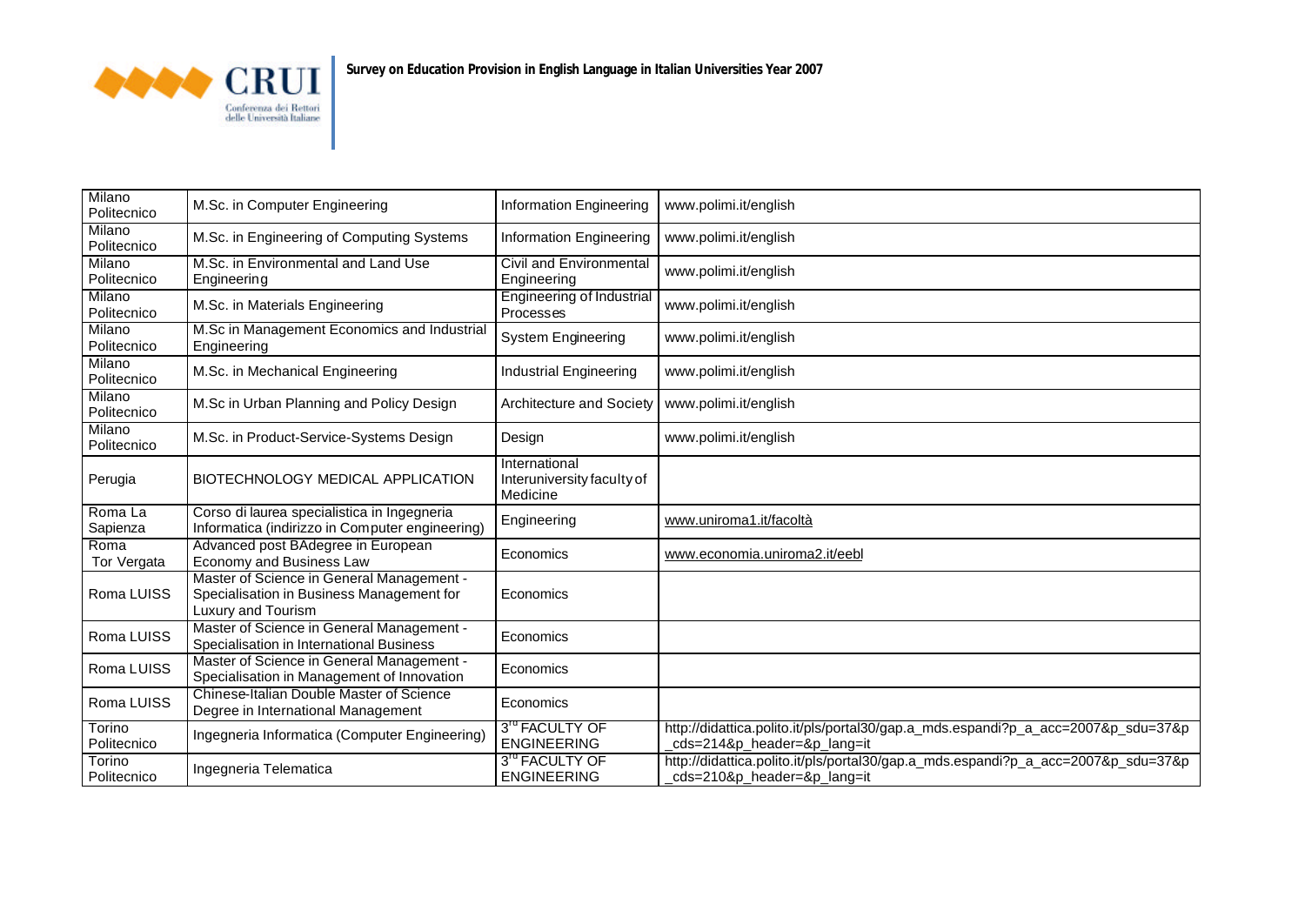

| Torino<br>Politecnico | Nanotecnologie per le ICT<br>(TO/Grenoble/Losanna)               | 3 <sup>rd</sup> FACULTY OF<br><b>ENGINEERING</b> | http://didattica.polito.it/pls/portal30/gap.a_mds.espandi?p_a_acc=2007&p_sdu=37&p<br>_cds=732&p_header=&p_lang=it                            |
|-----------------------|------------------------------------------------------------------|--------------------------------------------------|----------------------------------------------------------------------------------------------------------------------------------------------|
| Torino<br>Politecnico | Ingegneria dell'Informazione                                     | 3 <sup>rd</sup> FACULTY OF<br><b>ENGINEERING</b> | http://didattica.polito.it/pls/portal30/gap.a_mds.espandi?p_a_acc=2007&p_sdu=37&p<br>_cds=523&p_header=&p_lang=it                            |
| Torino<br>Politecnico | Ingegneria Gestionale (Industrial Engineering<br>and Management) | 4 <sup>th</sup> FACULTY OF<br><b>ENGINEERING</b> | http://didattica.polito.it/pls/portal30/sviluppo.offerta_formativa.corsi?p_sdu_cds=38:43<br>2&p_a_acc=2007&p_header=N&p_lang=EN&p_tipo_cds=2 |
| Trento                | Informatica [0510D] Computer Sciences                            | Mathematical, Physical<br>and Natural Sciences   | http://portale.unitn.it/ateneo/presCDS.do?channelId=-9760&channel2Id=-<br>17221&tipo_corso='LS','LM'&cdsId=30&yyOrd=2004                     |
| Trieste               | Laurea specialistica in Fisica                                   | Mathematical, Physical<br>and Natural Sciences   | http://physics.units.it/didattica03/ICTPuniv.php                                                                                             |
| Trieste               | Laurea specialistica in Astrofisica e Fisica<br>Spaziale         | Mathematical, Physical<br>and Natural Sciences   | http://physics.units.it/didattica03/ICTPuniv.php                                                                                             |
| Venezia               | Models and Methods of Quantitative Economics<br>(QEM)            | Economics                                        | http://www.univ-paris1.fr/formation/eco_gestion/ufr27/study-inenglish/<br>erasmus_mundus/article4774.html                                    |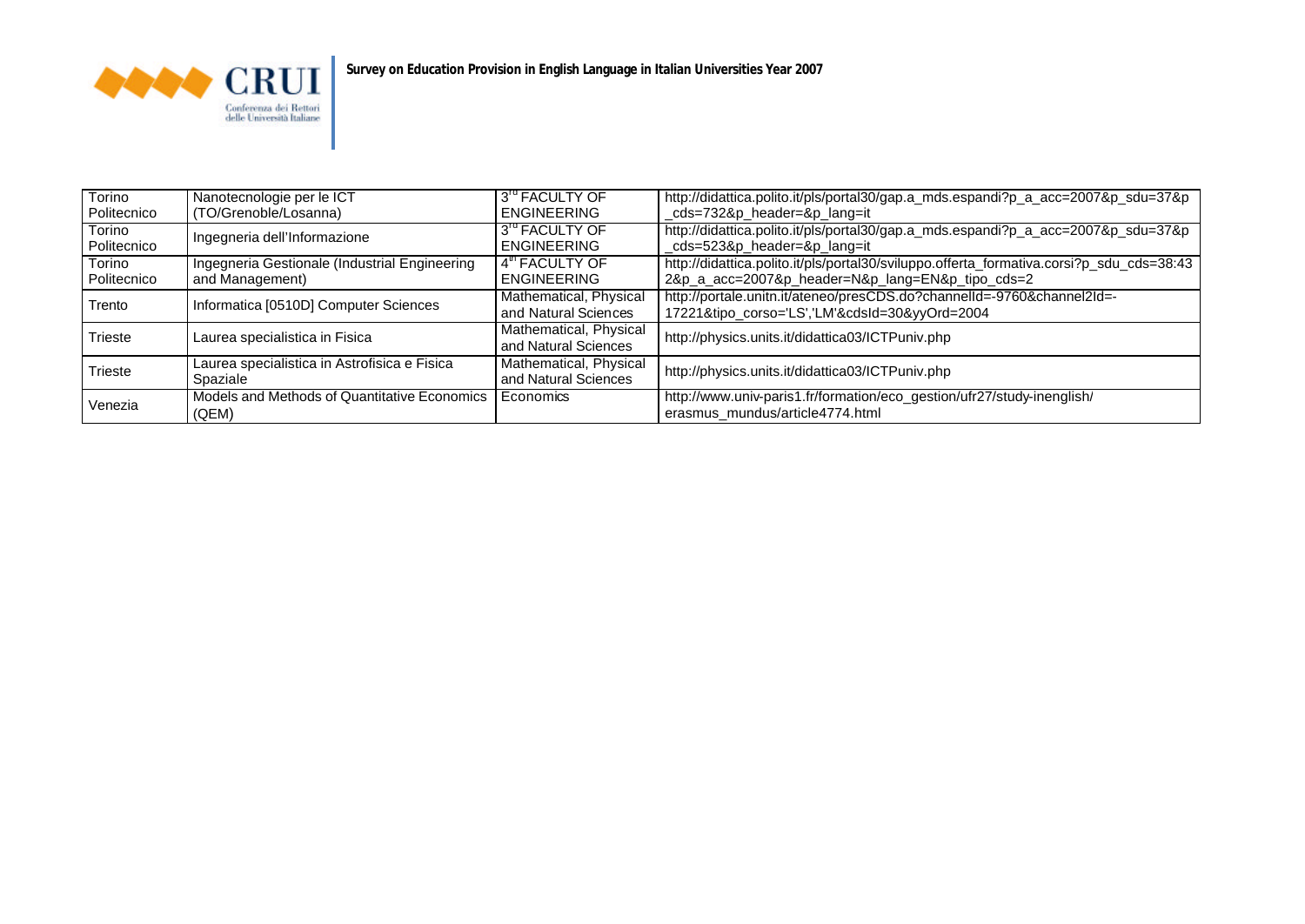

## **"Dottorato di Ricerca"(Research Doctorate) programmes**

| <b>UNIVERSITY</b> | <b>NAME OF THE COURSE</b>                                                                 | <b>DEPARTMENT</b>                                            | <b>WEBSITE</b>                                                                                                                   |
|-------------------|-------------------------------------------------------------------------------------------|--------------------------------------------------------------|----------------------------------------------------------------------------------------------------------------------------------|
| Bari              | Teoria e prassi della traduzione.Percorsi interculturali<br>europei                       | Foreign Languages and Literatures                            | www.lingue.uniba.it                                                                                                              |
| Bologna           | Science for Conservation (EPISCON)                                                        | Mathematical, Physical and Natural<br>Sciences               | http://www.episcon.scienze.unibo.it/episcon/                                                                                     |
| Bologna           | Neuroscienze Cognitive                                                                    | Psychology                                                   | http://www.unibo.it/Portale/Ricerca/Dottorati+di+ricerca/2006/<br>Neuroscienze_Cognitive.htm?WBCMODE=PresentationUnpu<br>blished |
| Bologna           | Law and Economics                                                                         | Economics                                                    |                                                                                                                                  |
| Bolzano           | <b>Phd in Computer Science</b>                                                            | <b>Faculty of Information Sciences</b><br>and Technologies   | http://www.unibz.it/inf/mcs/index.html?LanguageID=EN                                                                             |
| Cagliari          | SCUOLA DI DOTTORATO IN TOSSICOLOGIA                                                       | <b>TOXICOLOGY</b>                                            | http://www.phdtoxicology.it/                                                                                                     |
| Cagliari          | <b>SCIENZE E TECNOLOGIE CHIMICHE E</b><br><b>FARMACEUTICHE</b>                            | PHARMACO-CHEMICAL<br>TECHNOLOGICAL DEPARTMENT                |                                                                                                                                  |
| Cagliari          | SVILUPPO E SPERIMENTAZIONE DI FARMACI<br><b>ANTIVIRALI</b>                                | DEPARTMENT OF BIOMEDICAL<br><b>SCIENCES AND TECHNOLOGIES</b> | Under construction                                                                                                               |
| Camerino          | School of Advanced Studies/Scuola internazionale di<br>dottorato                          |                                                              | http://www.unicam.it/unicam-poi/dottorato/index.asp                                                                              |
| Lecce             | Dottorato in E-Business Management                                                        | Scuola Superiore ISUFI                                       | http://www.ebms.itexperience/syllabus/program-aims.html                                                                          |
| Lecce             | Dottorato in Nanoscienze                                                                  | Scuola Superiore ISUFI                                       |                                                                                                                                  |
| Milano            | Graduate School in Social, Economical and Political<br>Science, Ph.D. in Economics        | <b>Political sciences</b>                                    | http://www.graduateschool.unimi.it/                                                                                              |
| Milano            | Graduate School in Social, Economical and Political<br>Science, Ph.D. in Sociology        | <b>Political sciences</b>                                    | http://www.graduateschool.unimi.it/                                                                                              |
| Milano            | Graduate School in Social, Economical and Political<br>Science, Ph.D in Political Studies | <b>Political sciences</b>                                    | http://www.graduateschool.unimi.it/                                                                                              |
| Milano            | Graduate School in Social, Economical and Political<br>Science, Ph.D in Labour Studies    | <b>Political sciences</b>                                    | http://www.graduateschool.unimi.it/                                                                                              |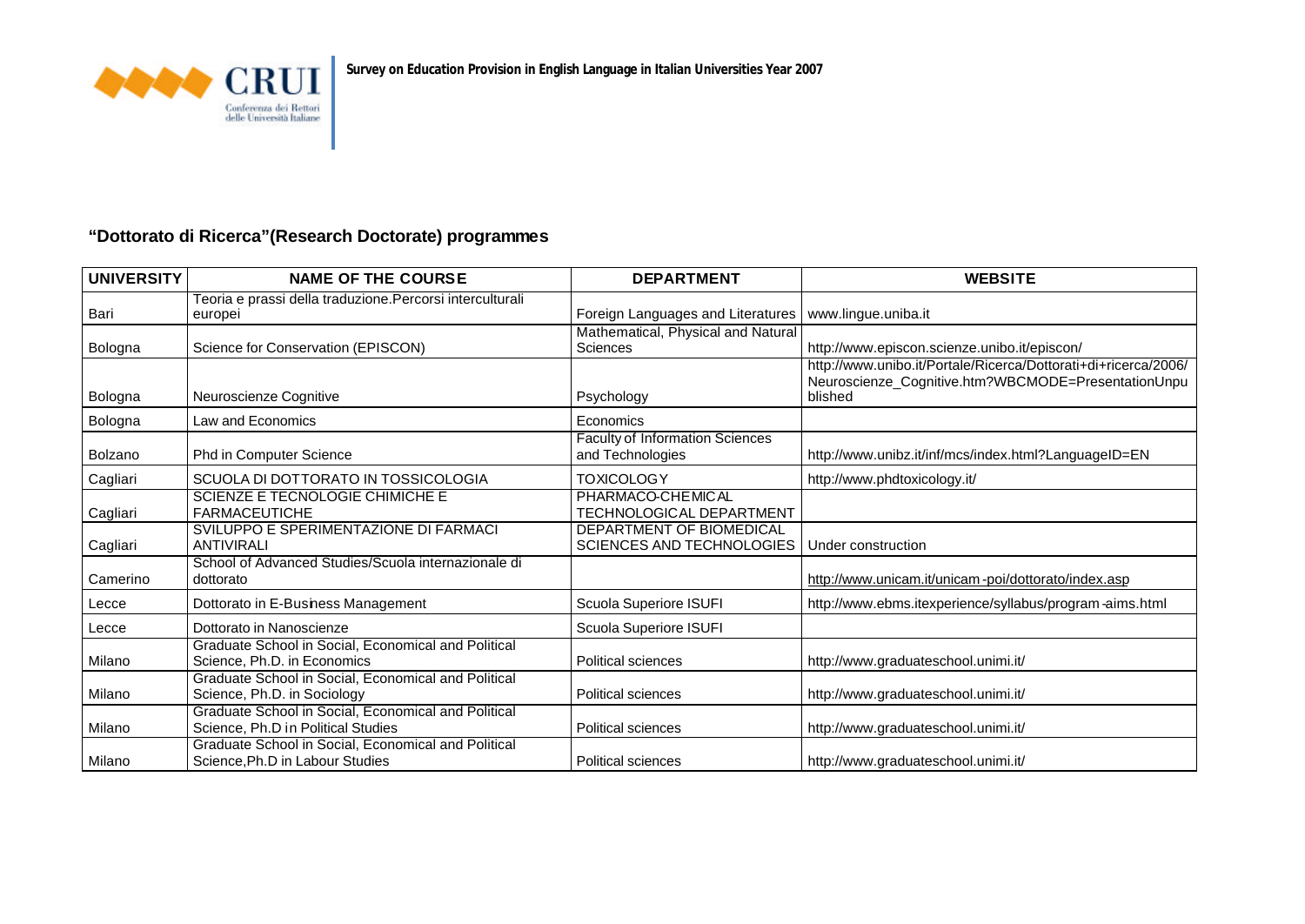

| Milano Bocconi           | Economics                                                   | Economics                        | www.unibocconi.it/phdeconomics                                 |
|--------------------------|-------------------------------------------------------------|----------------------------------|----------------------------------------------------------------|
|                          | Economics aziendale e management - Business                 |                                  |                                                                |
| Milano Bocconi           | administration and management                               | Economics                        | www.unibocconi.it/phdbusinessadministration                    |
|                          |                                                             |                                  |                                                                |
|                          |                                                             |                                  |                                                                |
| Milano Bocconi   Finance |                                                             | Economics                        | www.unibocconi.it/phdfinance                                   |
| Milano Bocconi           | <b>Statistics</b>                                           | Economics                        | www.unibocconi.it/phdstatistics                                |
| Milano                   |                                                             | Joint Programme UCSC-IES (multi- | http://www3.unicatt.it/pls/unicatt/consultazione.mostra_pagina |
| Cattolica                | The EU and the process of European integration              | faculty)                         | ?id_pagina=9725&id_lingua=4                                    |
| Milano                   | The Italian & American approaches to mental health: a       | Joint Programme UCSC-IES (multi- | http://www3.unicatt.it/pls/unicatt/consultazione.mostra_pagina |
| Cattolica                | comparative study of the bio-psycho-social model            | faculty)                         | ?id_pagina=9725&id_lingua=4                                    |
| Milano                   | Multicultural Milan. From Celtic Foundations to Multiethnic | Joint Programme UCSC-IES (multi- | http://www3.unicatt.it/pls/unicatt/consultazione.mostra_pagina |
| Cattolica                | City                                                        |                                  | ?id_pagina=9725&id_lingua=4                                    |
|                          |                                                             | faculty)                         |                                                                |
| Milano                   |                                                             |                                  |                                                                |
| Cattolica                | Corso di Dottorato in CRIMINOLOGIA                          | Sociology                        | www.unicatt.it/dottorati/criminologia                          |
| Milano                   | Scuola di Dottorato in Economics e Finanza                  |                                  |                                                                |
| Cattolica                | dell'Amministrazione Pubblica                               | Sociology                        | www.unicatt.it/DEFAP                                           |
| Milano                   |                                                             |                                  |                                                                |
| Politecnico              | Aerospace Engineering                                       |                                  | http://pcsiwa12.rett.polimi.it/~phdweb/eng/index.htm           |
| Milano                   |                                                             |                                  |                                                                |
| Politecnico              | <b>Applied Mathematics</b>                                  |                                  | http://pcsiwa12.rett.polimi.it/~phdweb/eng/index.htm           |
| Milano                   |                                                             |                                  |                                                                |
| Politecnico              | <b>Architectural Composition</b>                            |                                  | http://pcsiwa12.rett.polimi.it/~phdweb/eng/index.htm           |
| Milano                   | Architecture, Urban Design, Conservation of Housing and     |                                  |                                                                |
|                          |                                                             |                                  |                                                                |
| Politecnico              | Landscape                                                   |                                  | http://pcsiwa12.rett.polimi.it/~phdweb/eng/index.htm           |
| Milano                   |                                                             |                                  |                                                                |
| Politecnico              | <b>Bioengineering</b>                                       |                                  | http://pcsiwa12.rett.polimi.it/~phdweb/eng/index.htm           |
| Milano                   |                                                             |                                  |                                                                |
| Politecnico              | <b>Building Systems and Processes</b>                       |                                  | http://pcsiwa12.rett.polimi.it/~phdweb/eng/index.htm           |
| Milano                   |                                                             |                                  |                                                                |
| Politecnico              | Design and Technology for the evaluation of Cultural Assets |                                  | http://pcsiwa12.rett.polimi.it/~phdweb/eng/index.htm           |
| Milano                   |                                                             |                                  |                                                                |
| Politecnico              | <b>Electrical Engineering</b>                               |                                  | http://pcsiwa12.rett.polimi.it/~phdweb/eng/index.htm           |
| Milano                   |                                                             |                                  |                                                                |
| Politecnico              | Energy                                                      |                                  | http://pcsiwa12.rett.polimi.it/~phdweb/eng/index.htm           |
|                          |                                                             |                                  |                                                                |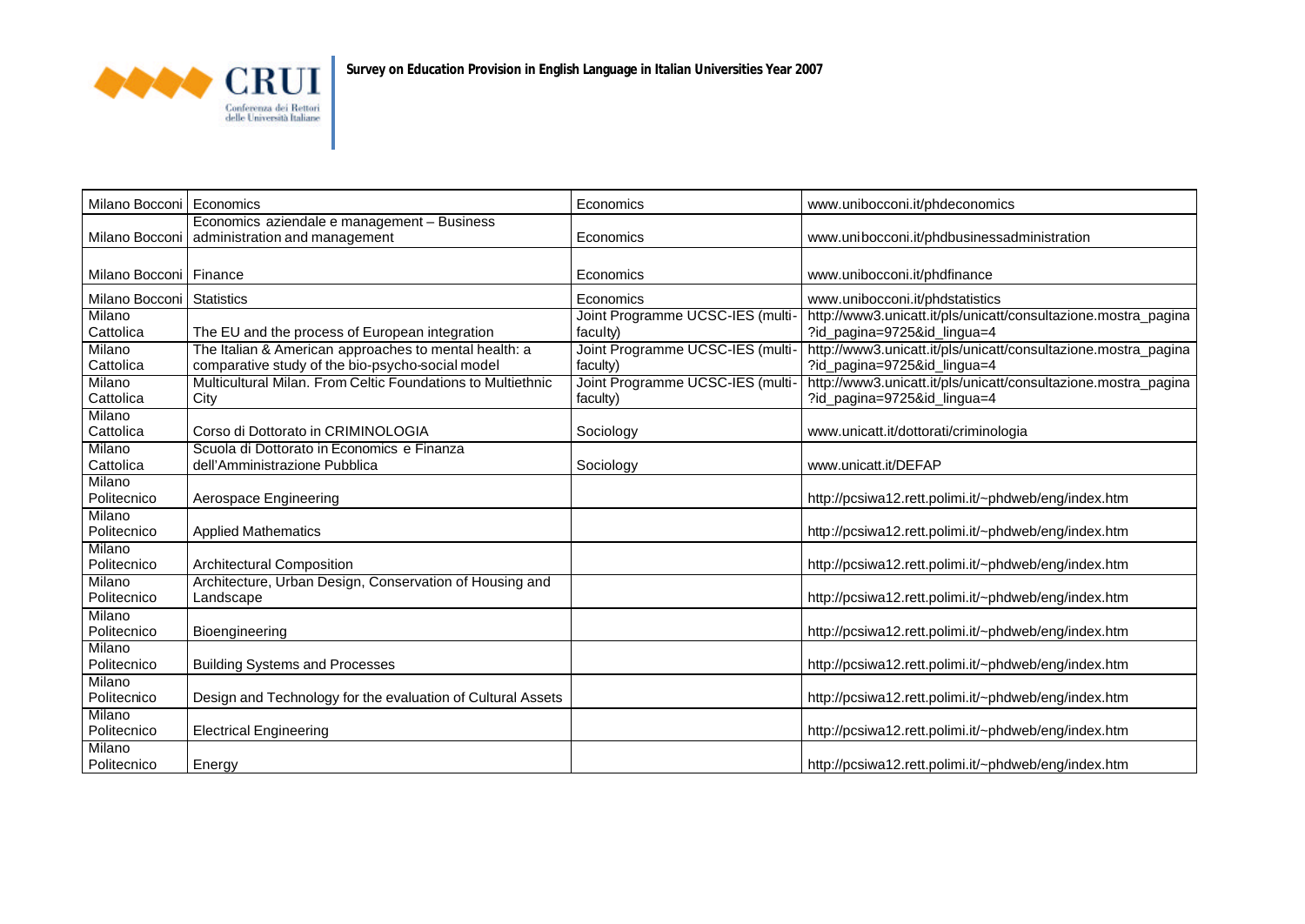

| Milano                |                                                          |                                                      |
|-----------------------|----------------------------------------------------------|------------------------------------------------------|
| Politecnico           | Geodesy and Geomatics                                    | http://pcsiwa12.rett.polimi.it/~phdweb/eng/index.htm |
| Milano<br>Politecnico | Industrial Chemistry and Chemical Engineering            | http://pcsiwa12.rett.polimi.it/~phdweb/eng/index.htm |
| Milano                |                                                          |                                                      |
| Politecnico           | Industrial Design and Multimedia Communication           | http://pcsiwa12.rett.polimi.it/~phdweb/eng/index.htm |
| Milano                |                                                          |                                                      |
| Politecnico           | Information Technology                                   | http://pcsiwa12.rett.polimi.it/~phdweb/eng/index.htm |
| Milano                |                                                          |                                                      |
| Politecnico           | <b>Interior Design</b>                                   | http://pcsiwa12.rett.polimi.it/~phdweb/eng/index.htm |
| Milano                |                                                          |                                                      |
| Politecnico           | Management, Economics and Industrial Engineering         | http://pcsiwa12.rett.polimi.it/~phdweb/eng/index.htm |
| Milano<br>Politecnico |                                                          |                                                      |
| Milano                | Manufacturing Systems and Processes                      | http://pcsiwa12.rett.polimi.it/~phdweb/eng/index.htm |
| Politecnico           | <b>Materials Engineering</b>                             | http://pcsiwa12.rett.polimi.it/~phdweb/eng/index.htm |
| Milano                |                                                          |                                                      |
| Politecnico           | <b>Mechanical Systems Engineering</b>                    | http://pcsiwa12.rett.polimi.it/~phdweb/eng/index.htm |
| Milano                |                                                          |                                                      |
| Politecnico           | Physics                                                  | http://pcsiwa12.rett.polimi.it/~phdweb/eng/index.htm |
| Milano                | Programming, Maintenance, Rehabilitation of Building and |                                                      |
| Politecnico           | <b>Urban Systems</b>                                     | http://pcsiwa12.rett.polimi.it/~phdweb/eng/index.htm |
| Milano                |                                                          |                                                      |
| Politecnico           | Preservation of Architectural Heritage                   | http://pcsiwa12.rett.polimi.it/~phdweb/eng/index.htm |
| Milano                |                                                          |                                                      |
| Politecnico           | Radiation Science and Technology                         | http://pcsiwa12.rett.polimi.it/~phdweb/eng/index.htm |
| Milano                |                                                          |                                                      |
| Politecnico           | Rotary-Wing Aircraft                                     | http://pcsiwa12.rett.polimi.it/~phdweb/eng/index.htm |
| Milano<br>Politecnico |                                                          |                                                      |
|                       | Sanitary - Environmental Engineering                     | http://pcsiwa12.rett.polimi.it/~phdweb/eng/index.htm |
| Milano<br>Politecnico | Structural Seismic and Geotechnical Engineering          | http://pcsiwa12.rett.polimi.it/~phdweb/eng/index.htm |
| Milano                | Technology and Design for Environmental Quality in the   |                                                      |
| Politecnico           | <b>Buildings and Urban Context</b>                       | http://pcsiwa12.rett.polimi.it/~phdweb/eng/index.htm |
| Milano                |                                                          |                                                      |
| Politecnico           | Urban and Architectural Design                           | http://pcsiwa12.rett.polimi.it/~phdweb/eng/index.htm |
|                       |                                                          |                                                      |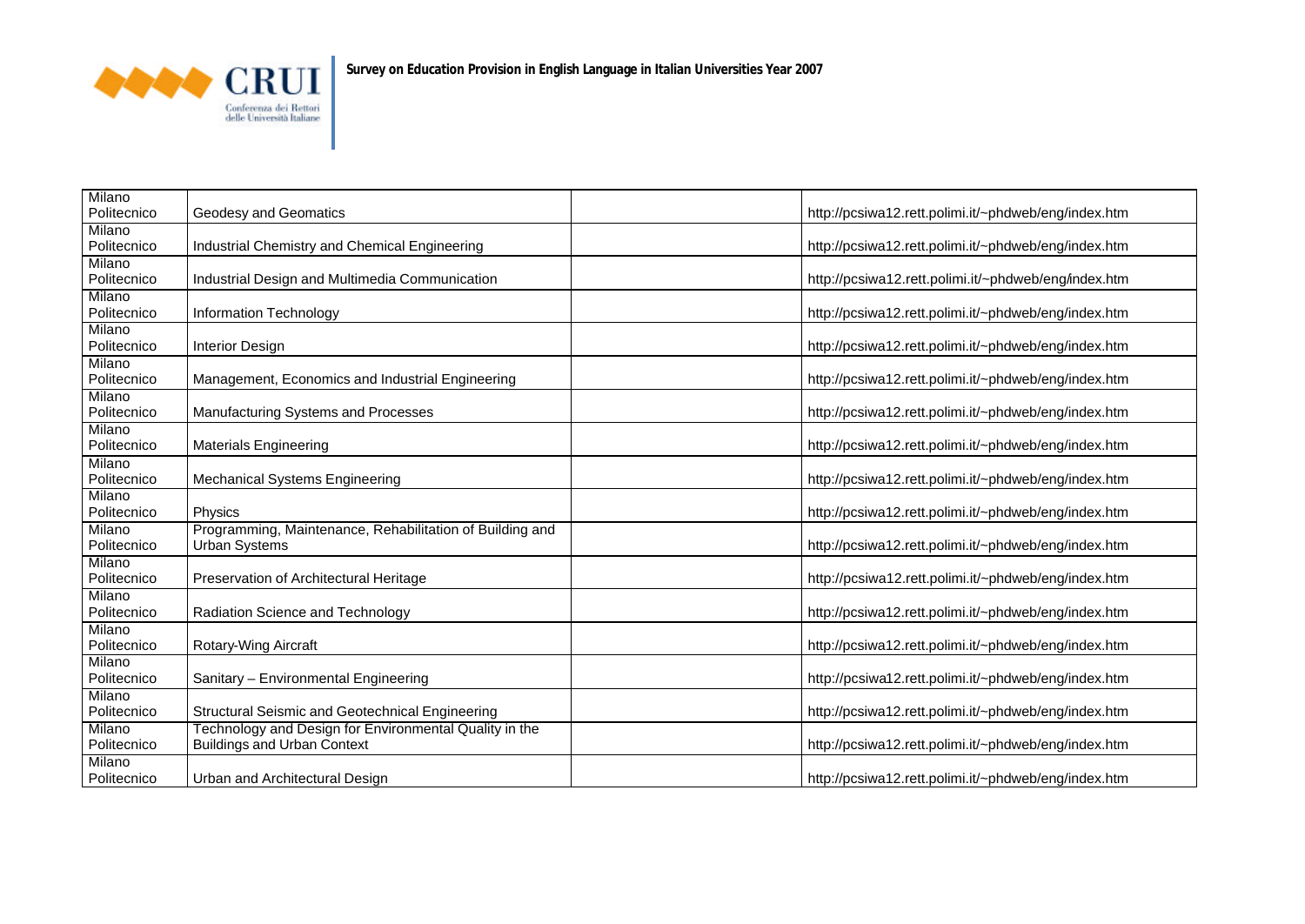

| Milano                |                                                            |                                                    |                                                                           |
|-----------------------|------------------------------------------------------------|----------------------------------------------------|---------------------------------------------------------------------------|
| Politecnico           | Urban Projects and Policies                                |                                                    | http://pcsiwa12.rett.polimi.it/~phdweb/eng/index.htm                      |
| Milano<br>Politecnico | Urban, Regional and Environmental Planning                 |                                                    | http://pcsiwa12.rett.polimi.it/~phdweb/eng/index.htm                      |
| Milano                |                                                            |                                                    |                                                                           |
| Politecnico           | Virtual Prototypes and Real Products                       |                                                    | http://pcsiwa12.rett.polimi.it/~phdweb/eng/index.htm                      |
| Milano                |                                                            |                                                    |                                                                           |
| Politecnico           | <b>Water Engineering</b>                                   |                                                    | http://pcsiwa12.rett.polimi.it/~phdweb/eng/index.htm                      |
| Milano Bicocca        | Dottorato in Economics Politica                            |                                                    | http://dipeco.economia.unimib.it/dottorato.htm                            |
| Napoli                |                                                            | Mathematical, Physical and Natural                 | http://people.na.infn.it/~dottorat/index-en.htm                           |
| Federico II           | PhD in Fundamental and Applied Physics                     | Sciences                                           | http://www.fisica.scudo.unina.it/corsi_presentazione.php?id=1             |
| Napoli                | PhD Novel Technologies for Materials, Sensors and          | Mathematical, Physical and Natural                 | http://www.industriale.scudo.unina.it/corsi_presentazione.php             |
| Federico II           | Imaging                                                    | <b>Sciences</b>                                    | $?id = 8$                                                                 |
| Padova                | Scientific English (G. Walton)                             | <b>Agricultural Science</b>                        | http://www.unipd.it/esterni/wwwdaapv/spv/index.htm                        |
| Padova                | English B2 (S. Pearcey)                                    | <b>Agricultural Science</b>                        | http://www.unipd.it/esterni/wwwdaapv/spv/index.htm                        |
| Padova                | Statistics (S. Bona)                                       | <b>Agricultural Science</b>                        | http://www.unipd.it/esterni/wwwdaapv/spv/index.htm                        |
| Padova                | Plant-Insect Interactions (M. Costello)                    | <b>Agricultural Science</b>                        | http://www.unipd.it/esterni/wwwdaapv/spv/index.htm                        |
| Padova                | Scuola di Dottorato in Scienze Statistiche                 | <b>Statistical Sciences</b>                        | http://www.stat.unipd.it/dottorato/?lang=EN&page=PRESENT<br><b>AZIONE</b> |
|                       | Corsi seminariali (nell'ambito dell'attività didattica del | Political sciences - Department of                 |                                                                           |
| Padova                | dottorato)                                                 | Sociology                                          |                                                                           |
|                       |                                                            | <b>Department of Economical</b>                    |                                                                           |
| Padova                | Ph.D. in Economics and Management Microeconomics I         | <b>Sciences</b>                                    | http://www.decon.unipd.it/dottorato/index.html                            |
|                       |                                                            | Department of Economical                           |                                                                           |
| Padova                | Ph.D. in Economics and Management Game Theory              | <b>Sciences</b>                                    | http://www.decon.unipd.it/dottorato/index.html                            |
|                       |                                                            | <b>Department of Economical</b>                    |                                                                           |
| Padova                | Ph.D. in Economics and Management Financial Accounting     | Sciences                                           | http://www.decon.unipd.it/dottorato/index.html                            |
|                       | Ph.D. in Economics and Management Maths & Stats Pre-       | <b>Department of Economical</b>                    |                                                                           |
| Padova                | Course - Part I e II                                       | Sciences                                           | http://www.decon.unipd.it/dottorato/index.html                            |
| Padova                | Ph.D. in Economics and Management Macroeconomics           | <b>Department of Economical</b><br><b>Sciences</b> | http://www.decon.unipd.it/dottorato/index.html                            |
| Padova                | Ph.D. in Economics and Management Econometrics             | Department of Economical                           | http://www.decon.unipd.it/dottorato/index.html                            |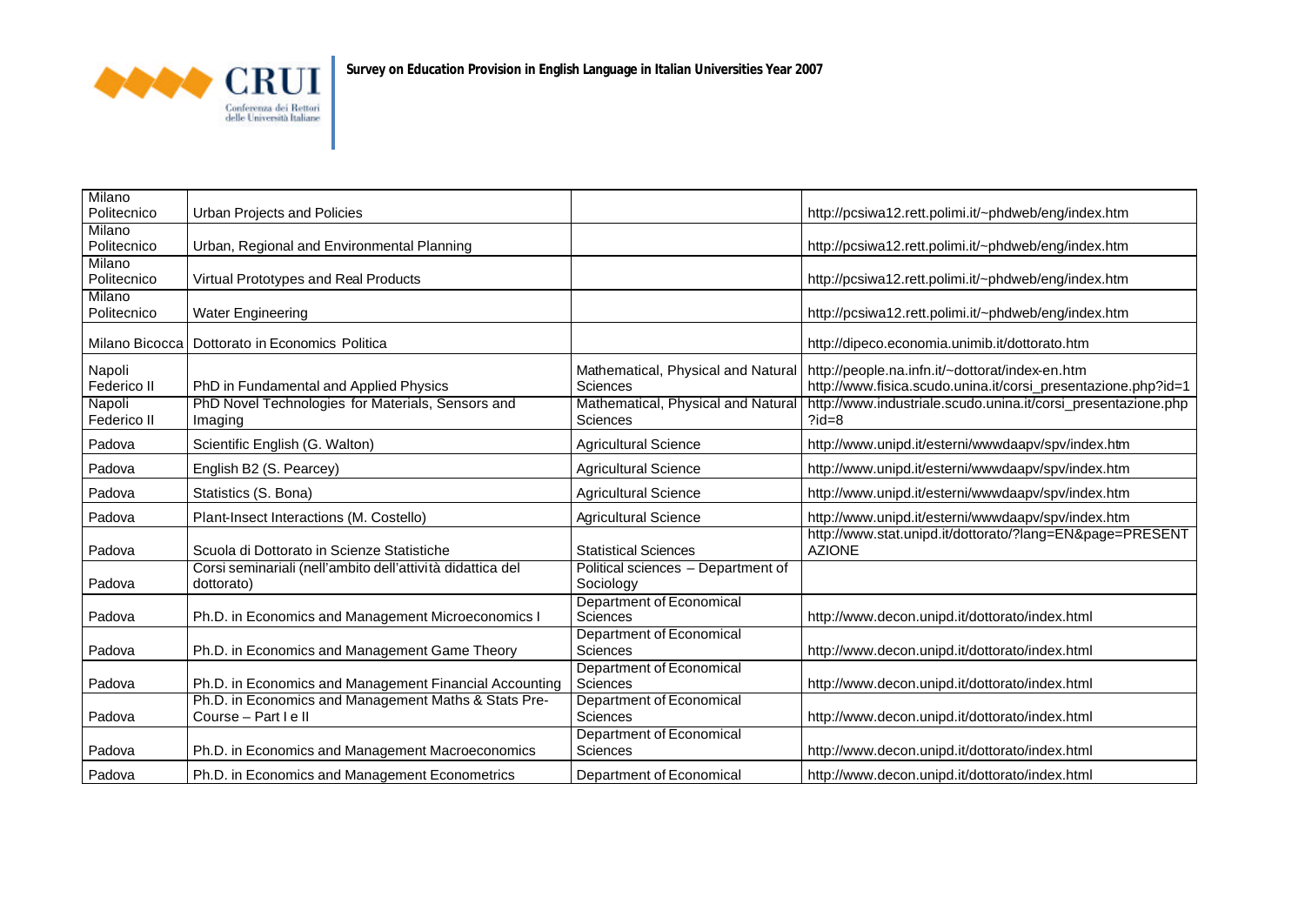

|        |                                                                                                                                             | Sciences                                           |                                                |
|--------|---------------------------------------------------------------------------------------------------------------------------------------------|----------------------------------------------------|------------------------------------------------|
| Padova | Ph.D. in Economics and Management Organizational<br>Behavior                                                                                | Department of Economical<br>Sciences               | http://www.decon.unipd.it/dottorato/index.html |
| Padova | Ph.D. in Economics and Management Microeconomics II                                                                                         | <b>Department of Economical</b><br>Sciences        | http://www.decon.unipd.it/dottorato/index.html |
| Padova | Ph.D. in Economics and Management Industrial<br>Organization                                                                                | <b>Department of Economical</b><br><b>Sciences</b> | http://www.decon.unipd.it/dottorato/index.html |
| Padova | Ph.D. in Economics and Management Strategic and<br><b>Operations Management</b>                                                             | <b>Department of Economical</b><br>Sciences        | http://www.decon.unipd.it/dottorato/index.html |
| Padova | Ph.D. in Economics and Management Topics in Public<br>Economics                                                                             | Department of Economical<br>Sciences               | http://www.decon.unipd.it/dottorato/index.html |
| Padova | Ph.D. in Economics and Management Topics in<br><b>Macroeconomics</b>                                                                        | Department of Economical<br>Sciences               | http://www.decon.unipd.it/dottorato/index.html |
| Padova | Ph.D. in Economics and Management Topics in Strategic<br>and Operations Management                                                          | Department of Economical<br><b>Sciences</b>        | http://www.decon.unipd.it/dottorato/index.html |
| Padova | Ph.D. in Economics and Management Topics in Financial<br>Accounting                                                                         | <b>Department of Economical</b><br>Sciences        | http://www.decon.unipd.it/dottorato/index.html |
| Padova | Applied Functional Analysis, 28 hours, Paolo Ciatti                                                                                         | Information Engineering                            |                                                |
| Padova | Applied Linear Algebra, 16 hours, Tobias Damm                                                                                               | Information Engineering                            |                                                |
| Padova | Data Structures, Analysis of Algorithms and Data<br>Compression, 16 hours, Raffaele Giancarlo                                               | <b>Information Engineering</b>                     |                                                |
| Padova | Digital Processing of Measurement Information, 18 hours,<br>Claudio Narduzzi                                                                | Information Engineering                            |                                                |
| Padova | Dose, Effects, threshold, 10 hours, Andrea Trevisan                                                                                         | Information Engineering                            |                                                |
| Padova | Effects of Ionizing Radiation on Electronic Components:<br>From Space Applications to Sea Level Effects, 20hours,<br>Alessandro Paccagnella | <b>Information Engineering</b>                     |                                                |
| Padova | Electrostatic Discharge in Integrated Circuits, Gaudenzio<br>Meneghesso                                                                     | Information Engineering                            |                                                |
| Padova | Innovative Device Concepts in Electronics, Andrea Cester                                                                                    | Information Engineering                            |                                                |
| Padova | Introduction to Computer Graphics, A. Fusiello                                                                                              | Information Engineering                            |                                                |
| Padova | Isotopic Tracers in Kinetic Studies, 12 hours, Gianna Toffolo   Information Engineering                                                     |                                                    |                                                |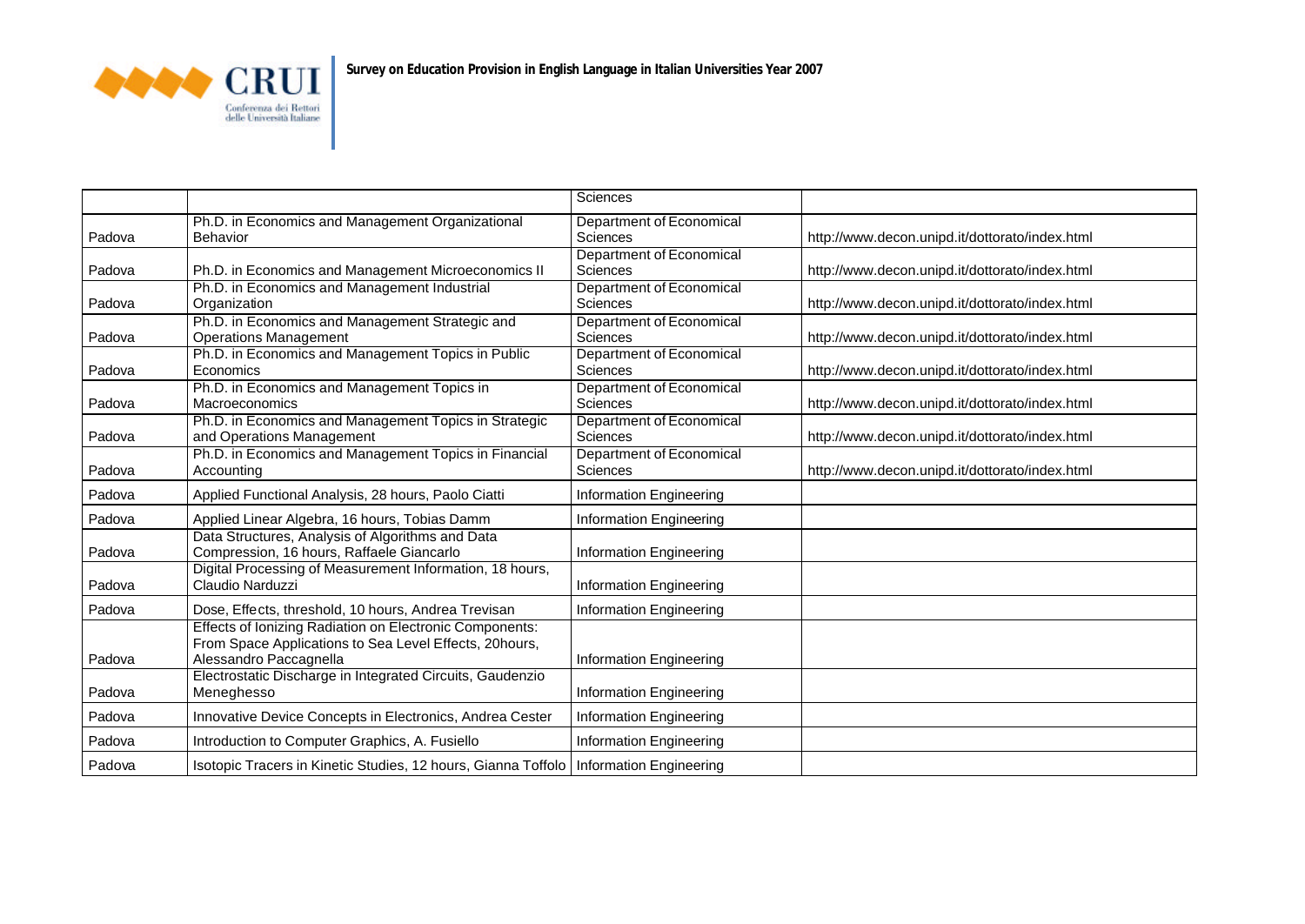

|        | Power Supplies for Microprocessors: the Voltage-              |                         |  |
|--------|---------------------------------------------------------------|-------------------------|--|
|        | Regulation Module (VRM) Approach and Integration of           |                         |  |
|        | Digital and Mixed-Signal Controllers, 12 hours, Paolo         |                         |  |
| Padova | Matta velli                                                   | Information Engineering |  |
|        | Renewal and Semi-Markov Random Processes and their            |                         |  |
|        | Application to Network Protocol Analysis, 20 hours, Michele   |                         |  |
| Padova | Zorzi                                                         | Information Engineering |  |
|        | Selected Topics in Analog Integrated Circuit Design, 18       |                         |  |
| Padova | hours, Andrea Neviani                                         | Information Engineering |  |
| Padova | Selected Topics in Optimization, 20 hours, Michele Pavon      | Information Engineering |  |
| Padova | Statistical Methods, 20 hours, Lorenzo Finesso                | Information Engineering |  |
|        | Techniques for the Effective Transmission of Multimedia       |                         |  |
| Padova | Signals, 20 hours, Gianantonio Mian and Roberto Rinaldo       | Information Engineering |  |
|        | Analysis and design of Nonlinear Control Systems, Lorenzo     |                         |  |
| Padova | Marconi                                                       | Information Engineering |  |
| Padova | Applied Functional Analysis, 28 hours, Paolo Ciatti           | Information Engineering |  |
| Padova | Applied Linear Algebra, 16 hours, Tobias Damm                 | Information Engineering |  |
|        | Basic and Advanced topics in Broadband Wireless               |                         |  |
| Padova | Networks, Anthony Acampora                                    | Information Engineering |  |
| Padova | Bioelectromagnetics, T.A. Minelli                             | Information Engineering |  |
| Padova | Correlated Source Coding, Gianfranco Pierobon                 | Information Engineering |  |
|        | Digital Processing of Measurement Information, 18 hours,      |                         |  |
| Padova | Claudio Narduzzi                                              | Information Engineering |  |
|        | Diffraction Theory with application to Optics and Information |                         |  |
|        | Transmission, Gianfranco Nalesso and Carlo Giacomo            |                         |  |
| Padova | Someda                                                        | Information Engineering |  |
| Padova | Distributed Applications and Protocols, A.F. Harris           | Information Engineering |  |
| Padova | Dose, Effects, threshold, 10 hours, Andrea Trevisan           | Information Engineering |  |
|        | Effects of Ionizing Radiation on Electronic Components:       |                         |  |
|        | From Space Applications to Sea Level Effects, 20hours,        |                         |  |
| Padova | Alessandro Paccagnella                                        | Information Engineering |  |
| Padova | Integer Programming Methods for Design and Management         | Information Engineering |  |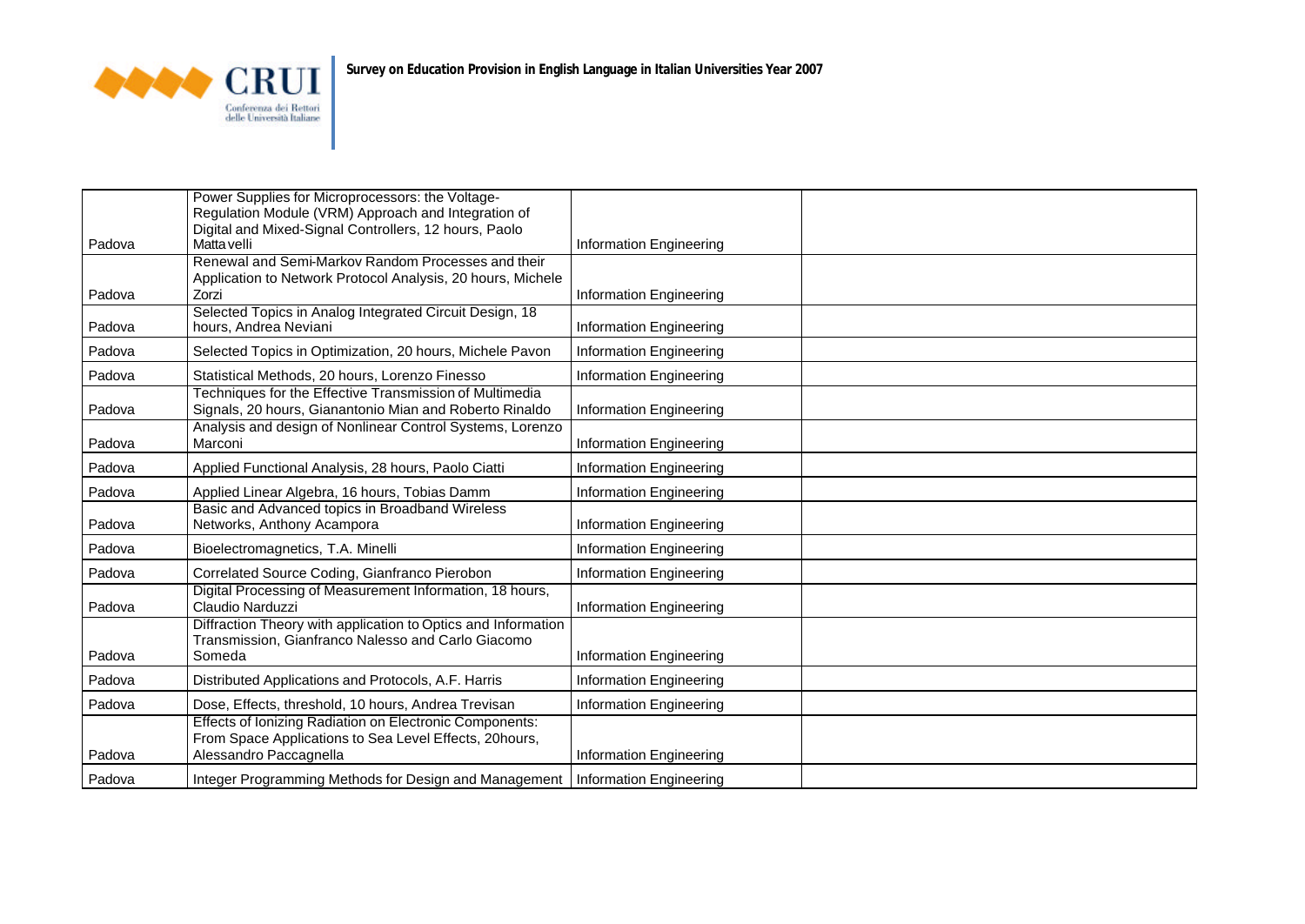

|                     | of Telecommunications Networks, Lorenzo Brunetta                                                                                            |                                                                 |                                                                             |
|---------------------|---------------------------------------------------------------------------------------------------------------------------------------------|-----------------------------------------------------------------|-----------------------------------------------------------------------------|
| Padova              | Identification Techniques, Alessandro Chiuso                                                                                                | <b>Information Engineering</b>                                  |                                                                             |
| Padova              | Numerical Methods for Field Analysis in Biological Beings,<br>F. Dughiero                                                                   | <b>Information Engineering</b>                                  |                                                                             |
| Padova              | Physical Models for the Numerical Simulation of<br>Semiconductor Devices, Gaudenzio Meneghesso                                              | Information Engineering                                         |                                                                             |
| Padova              | Pattern recognition and Machine Learning, J. M. Rehg                                                                                        | Information Engineering                                         |                                                                             |
| Padova              | Pollution and Prevention, Giovanni B. Bartolucci                                                                                            | Information Engineering                                         |                                                                             |
| Padova              | Selected Topics in Photonics Devices, Antonio D.<br>Capobianco and Marco Santagiustina                                                      | Information Engineering                                         |                                                                             |
| Padova              | Statistical Methods, 20 hours, Lorenzo Finesso                                                                                              | Information Engineering                                         |                                                                             |
| Padova              | Magnetic properties of nanostructures (10 hr)                                                                                               | Post-graduate School of Science<br>and Engineering of Materials | http://www.chimica.unipd.it/?context=336                                    |
| Padova              | AgrariaNational Financial Support for Agriculture and Rural<br>Development: Subsidies, Credits, Credit Guarantees, Taxes<br>and Investments | <b>Agricultural Science</b>                                     |                                                                             |
| Padova              | Development of Regions and Position of Small and Medium<br>Size Enterprises in National Economy of Latvia                                   | <b>Agricultural Science</b>                                     |                                                                             |
| Padova              | European Seminar on water geography - Water<br>management in the Mediterranean ecoregion, Sevilla                                           | Sciences                                                        |                                                                             |
| Padova              | Topics in international trade for the food industry                                                                                         | <b>Agricultural Science</b>                                     |                                                                             |
| Padova              | Food securuty and development o Market segmentation and<br>co-existence of OGM an GM-FREE products                                          | <b>Agricultural Science</b>                                     |                                                                             |
| Padova              | Industrial organization: empirical analysis                                                                                                 | <b>Agricultural Science</b>                                     |                                                                             |
| Pisa S.Anna         | Dottorato Internazionale in Agrobiodiversità                                                                                                | Sector of Agricultural Sciences                                 | http://www.sssup.it/sssup/jsp/section.jsp?sec_id1=503&sec_i<br>d2=70294⟨=it |
| Roma Tor<br>Vergata | Ph.D. in Econometrics and Empirical Economics                                                                                               | Economics                                                       | www.economia.uniroma2.it/phd/ae                                             |
| Roma Tor<br>Vergata | Ph.D. in Economic Theory and Institutions                                                                                                   | Economics                                                       | www.economia.uniroma2.it/phd/tei                                            |
| Roma Tor<br>Vergata | Ph.D. in International Economics                                                                                                            | Economics                                                       | www.economia.uniroma2.it/phd/mie                                            |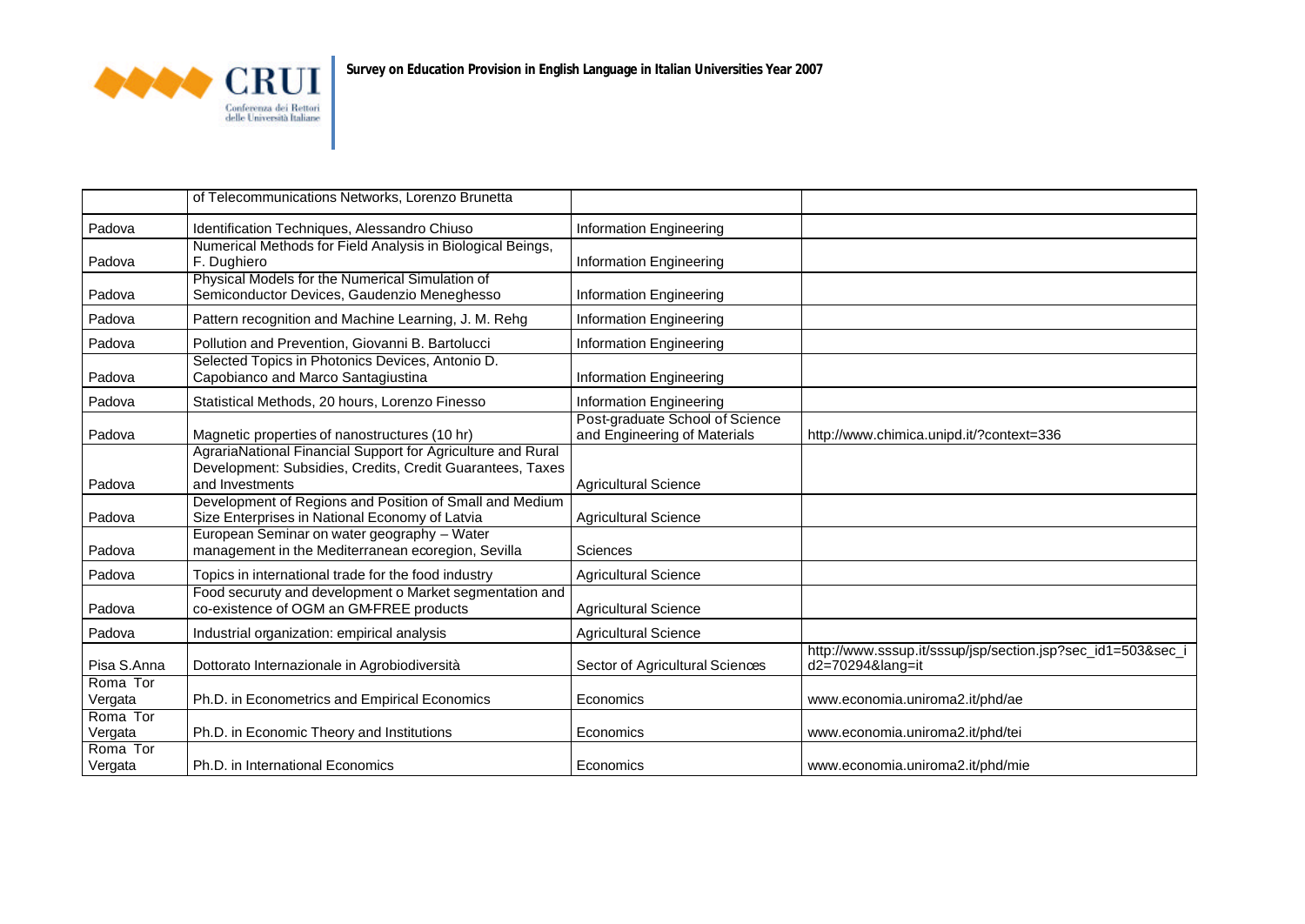

| Roma Tor<br>Vergata | Ph.D. in Money and Finance                             | Economics                                                     | www.economia.uniroma2.it/phd/eimmf                          |
|---------------------|--------------------------------------------------------|---------------------------------------------------------------|-------------------------------------------------------------|
|                     |                                                        | Department of Mechanical and                                  |                                                             |
| Roma Tre            | Advanced computational mechanics                       | <b>Industrial Engineering</b>                                 |                                                             |
|                     | Aerodynamics and aeroacoustics of rotors - integral    | Department of Mechanical and                                  |                                                             |
| Roma Tre            | equation methods                                       | <b>Industrial Engineering</b>                                 |                                                             |
|                     |                                                        | Department of Mechanical and                                  |                                                             |
| Roma Tre            | Airframe noise                                         | <b>Industrial Engineering</b><br>Department of Mechanical and |                                                             |
| Roma Tre            | Dynamics and aeroelasticity of rotors                  | <b>Industrial Engineering</b>                                 |                                                             |
|                     |                                                        | Department of Mechanical and                                  |                                                             |
| Roma Tre            | Jet noise                                              | <b>Industrial Engineering</b>                                 |                                                             |
|                     |                                                        | Department of Mechanical and                                  |                                                             |
| Roma Tre            | Structural aeroacoustics                               | <b>Industrial Engineering</b>                                 |                                                             |
|                     |                                                        | Department of Mechanical and                                  |                                                             |
| Roma Tre            | Hilbert spaces and surroundings                        | <b>Industrial Engineering</b>                                 |                                                             |
|                     |                                                        | Department of Mechanical and                                  |                                                             |
| Roma Tre            | Aeroacoustics                                          | <b>Industrial Engineering</b>                                 |                                                             |
| Roma LUISS          | PhD in Political Theory                                | <b>Political Sciences</b>                                     |                                                             |
| Siena               | PhD Program in Medical Biotechnology                   | Faculty of Medicine                                           | http://www.unisi.it/eventi/biotecnologie/index_en.htm       |
| Siena               | PhD Program in Applied Neurological Sciences           | Faculty of Medicine                                           | http://www.unisi.it/ricerca/dottorationweb/scienze_neuro/   |
| Siena               | PhD Program in Oncology and Genetics                   | Faculty of Medicine                                           | http://www.unisi.it/ricerca/dottorationweb/genetica_medica/ |
| Siena               | PhD Program in Pharmaceutical Sciences (80% dei corsi) | Faculty of Pharmacology                                       | http://www.unisi.it/ricerca/dottorationweb/sc-farm aceutic/ |
|                     | PhD Program in Political Science - European and        |                                                               |                                                             |
| Siena               | <b>Comparative Politics</b>                            | <b>Faculty of Political sciences</b>                          | http://www.gips.unisi.it/gradschool/                        |
| Siena               | PhD Program in Economics                               | <b>Faculty of Economics</b>                                   | http://www.econ-pol.unisi.it/dottorato/                     |
|                     | PhD Program in Biotechnologies. Section of Dental      |                                                               |                                                             |
| Siena               | <b>Materials</b>                                       | Faculty of Medicine                                           | http://www.unisi.it/eventi/dmca/                            |
|                     |                                                        | Faculty of Mathematical, Physical                             |                                                             |
| Siena               | PhD Program in Physics                                 | and Natural Sciences<br>POST-GRADUATE COURSE IN               | http://www.unisi.it/fisica/dottorato/                       |
|                     |                                                        | AGRICULTURAL, FORESTRY                                        |                                                             |
| Torino              | <b>ENGLISH SCIENTIFIC PRESENTATION</b>                 | AND FOOD PRODUCTION                                           |                                                             |
|                     |                                                        |                                                               |                                                             |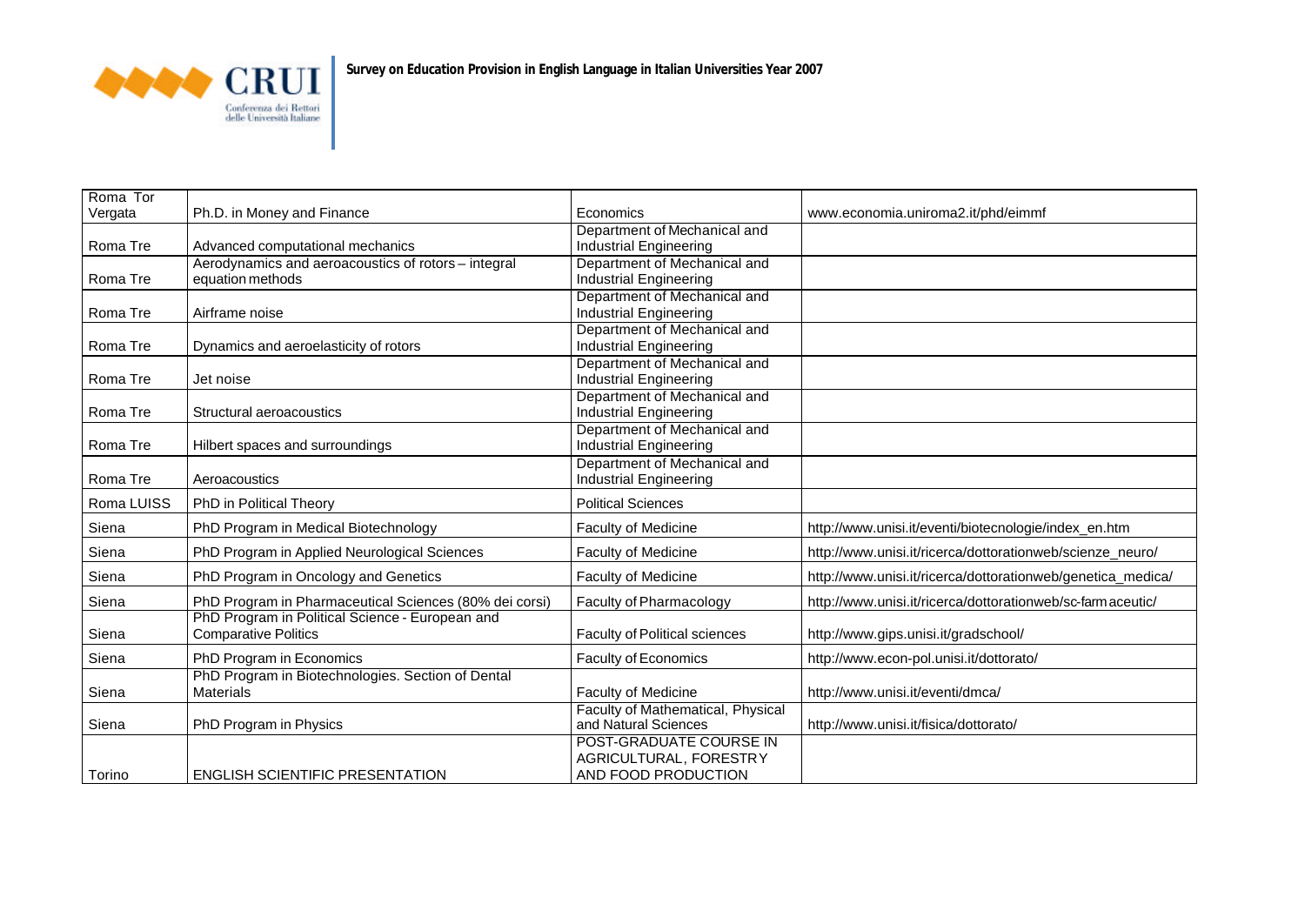

|                |                                                                                           | <b>SCIENCES</b>                                                                                     |                                                                          |
|----------------|-------------------------------------------------------------------------------------------|-----------------------------------------------------------------------------------------------------|--------------------------------------------------------------------------|
| Torino         | <b>ENGLISH SCIENTIFIC WRITING</b>                                                         | POST-GRADUATE COURSE IN<br>AGRICULTURAL, FORESTRY<br>AND FOOD PRODUCTION<br><b>SCIENCES</b>         |                                                                          |
| Torino         | DOTTORATO IN ECONOMICS                                                                    | POST-GRADUATE SCHOOL IN<br><b>ECONOMICS 'VILFREDO</b><br>PARETO'<br>(INTERDEPARTMENTAL)             | http://www.sde.unito.it                                                  |
| Torino         | DOTTORATO IN MEDICINA MOLECOLARE                                                          | <b>MEDICINE</b>                                                                                     | www.isasut.unito.it                                                      |
| Torino         | DOTTORATO IN SISTEMI COMPLESSI IN MEDICINA E<br><b>SCIENZE DELLA VITA</b>                 | <b>MEDICINE</b>                                                                                     | www.rvplab.unito.it                                                      |
| Torino         | DOTTORATO IN ANGLISTICA                                                                   | <b>FOREIGN LANGUAGES AND</b><br><b>LITERATURES</b>                                                  |                                                                          |
| Trento         | Physics                                                                                   | Department of Physics                                                                               | http://www.unitn.it/dipartimenti/fisica/eng/dottorato_fisica_eng.<br>htm |
| Trento         | Information and Communication Technology                                                  | Department of Information and<br><b>Communication Technology</b>                                    | http://ict.unitn.it/                                                     |
| Trento         | <b>Environmental Engineering</b>                                                          | Department of Civil and<br><b>Environmental Engineering</b>                                         | http://www.ing.unitn.it/dica/eng/environmental_engineering.ph            |
| Trento         | <b>Materials Engineering</b>                                                              | <b>Department of Materials</b><br>Engineering and Industrial<br>Technologies                        | http://www.ing.unitn.it/dimti/PhD_materials_engineering.php              |
| Trento         | Structural Engineering Modelling, Preservation and Control<br>of Materials and Structures | Department of Mechanical and<br><b>Structural Engineering</b>                                       | http://www.ing.unitn.it/dims/mpcms/index.php                             |
| Trento         | <b>Cognitive and Brain Sciences</b>                                                       | CIMeC - Interdepartmental<br>Mind/Brain Centre                                                      | http://www.cimec.unitn.it/cobras.php                                     |
| Trento         | <b>Economics and Management</b>                                                           | <b>CIFREM</b> - Interdepartmental Centre<br>for Training to Research in<br>Economics and Management | http://cifrem.economia.unitn.it/doctoral/index.php                       |
| Trento         | <b>International Studies</b>                                                              | School of International Studies                                                                     | http://portale.unitn.it/drsis/                                           |
| Trieste        | Dottorato in Fluidodinamica ambientale (Environmental<br><b>Fluid Mechanics)</b>          | Department of Mathematics and<br><b>Information Technology</b>                                      | http://poseidon.ogs.trieste.it/phd/fluid                                 |
| <b>Trieste</b> | Dottorato in Transborder Policies for Daily Life                                          | Department of Human Sciences                                                                        | http://www.interuniv.isig.it/PhD.html                                    |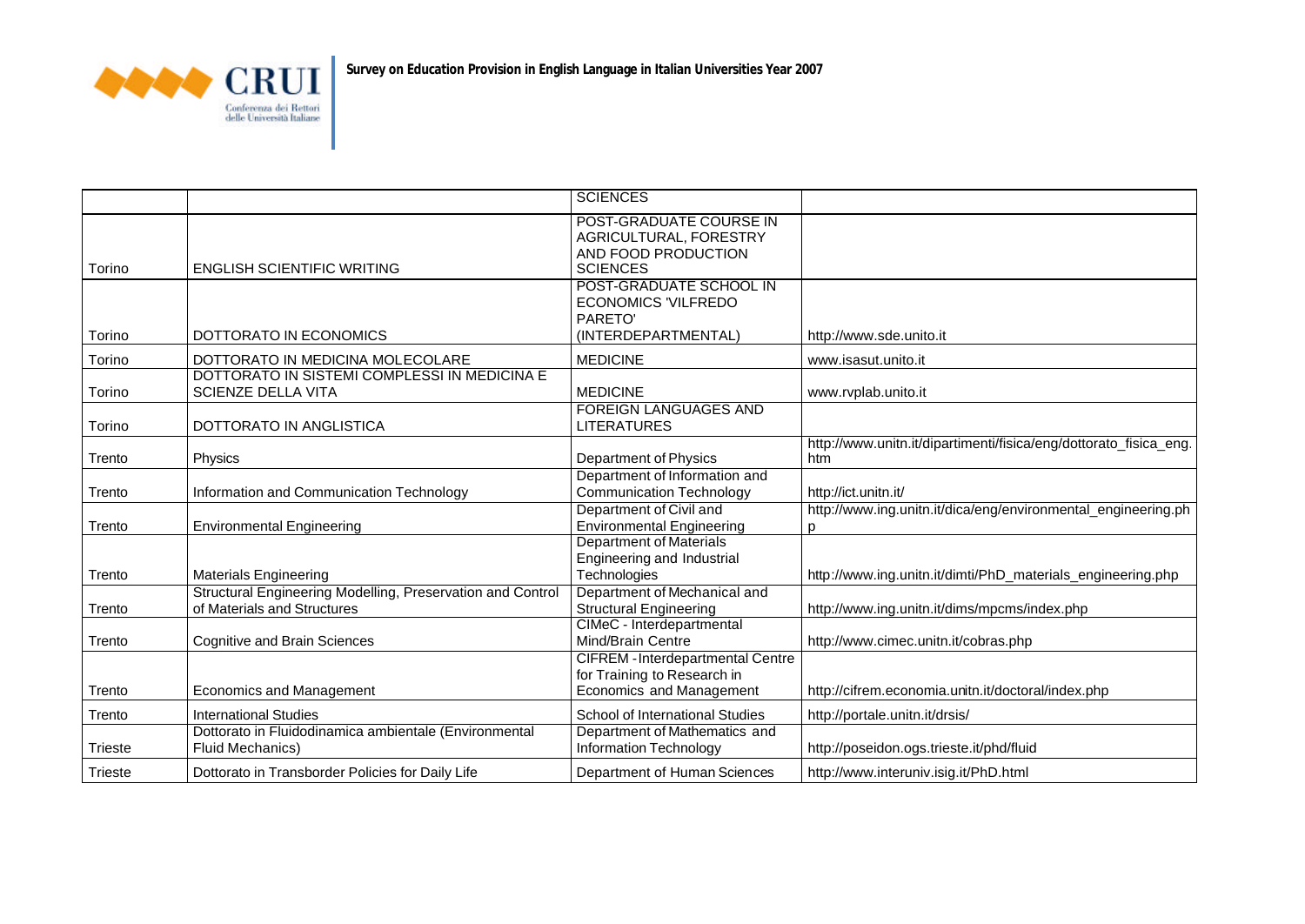

| <b>Trieste SISSA</b>   | PhD in Analisi Matematica                                                                                                                                                                                                | <b>SISSA</b>                                                                                                               | http://www.sissa.it/fa/phd/                       |
|------------------------|--------------------------------------------------------------------------------------------------------------------------------------------------------------------------------------------------------------------------|----------------------------------------------------------------------------------------------------------------------------|---------------------------------------------------|
|                        | Trieste SISSA I PhD in Astrofisica                                                                                                                                                                                       | <b>SISSA</b>                                                                                                               | http://www.sissa.it/ap/phd.html                   |
| <b>Trieste SISSA</b>   | PhD in Genomica Funzionale e Strutturale                                                                                                                                                                                 | <b>SISSA</b>                                                                                                               | http://www.sissa.it/nb/GenomCourse.htm            |
| <b>Trieste SISSA</b>   | I PhD in Geometria                                                                                                                                                                                                       | <b>SISSA</b>                                                                                                               | http://www.sissa.it/fm/                           |
|                        | Trieste SISSA   PhD in Matematica Applicata                                                                                                                                                                              | <b>SISSA</b>                                                                                                               | http://www.sissa.it/fa/phd/                       |
| <b>Trieste SISSA</b>   | PhD in Fisica Matematica                                                                                                                                                                                                 | <b>SISSA</b>                                                                                                               | http://www.sissa.it/fm/                           |
|                        | Trieste SISSA   PhD in Neuroscienze (Neurobiologia)                                                                                                                                                                      | <b>SISSA</b>                                                                                                               | http://www.sissa.it/nb/PhD%20Courses.htm          |
| <b>Trieste SISSA</b>   | PhD in Neuroscienze (Neuroscienze Cognitive)                                                                                                                                                                             | <b>SISSA</b>                                                                                                               | http://www.sissa.it/cns/PhD.php                   |
|                        | Trieste SISSA   PhD in Biofisica Statistica e Molecolare                                                                                                                                                                 | <b>SISSA</b>                                                                                                               | http://www.sissa.it/sbp/web/index.php             |
|                        | Trieste SISSA I PhD in Particelle Elementari                                                                                                                                                                             | <b>SISSA</b>                                                                                                               | http://www.sissa.it/he/main/                      |
| <b>Trieste SISSA</b>   | PhD in Particelle Elementari - Fisica Statistica                                                                                                                                                                         | <b>SISSA</b>                                                                                                               | http://www.sissa.it/he/statistical/phd.html       |
| <b>Trieste SISSA</b>   | PhD in Particelle Elementari/Astrofisica - Fisica<br>Astroparticellare                                                                                                                                                   | <b>SISSA</b>                                                                                                               | http://www.sissa.it/app/                          |
| <b>Trieste SISSA</b>   | PhD in Teoria e Simulazione Numerica degli Stati<br>Condensati                                                                                                                                                           | <b>SISSA</b>                                                                                                               | http://www.sissa.it/cm/                           |
| Urbino                 | Eurex - Online Seminar on Urban Transformation, Poverty,<br>Spatial Segregation and Social Exclusion (seminario della<br>durata di 5 mesi circa destinato a dottorandi di tutto il<br>mondo; la partecipazione è online) | Sociology (Network of teachers<br>from 12 European Universities,<br>with the involvement of the best<br>experts worldwide) | http://www.shakti.uniurb.it/                      |
| Venezia<br>Ca' Foscari | Doctoral Program in Economics and Organisation                                                                                                                                                                           | School of Advanced Studies of<br>Venice                                                                                    | http://www.isav.it/italian/eo/index.htm           |
| Venezia<br>Ca' Foscari | Analysis and Governance of Sustainable Development                                                                                                                                                                       | School of Advanced Studies of<br>Venice                                                                                    | http://www.isav.it/italian/dottorati.htm          |
| Venezia<br>Ca' Foscari | PhD in History of Architecture and of Cities, Art Philosophy<br>Conservation of Architectural Heritage                                                                                                                   | School of Advanced Studies of<br>Venice                                                                                    | http://www.isav.it/english/architecture/index.htm |
| Venezia<br>Ca' Foscari | Ph.D in Economics                                                                                                                                                                                                        | Economics                                                                                                                  | http://www.isav.it/deo/index.html                 |
| Venezia<br>Ca' Foscari | Ph.D in Business                                                                                                                                                                                                         | Economics                                                                                                                  | http://venus.unive.it/warglien/dea/               |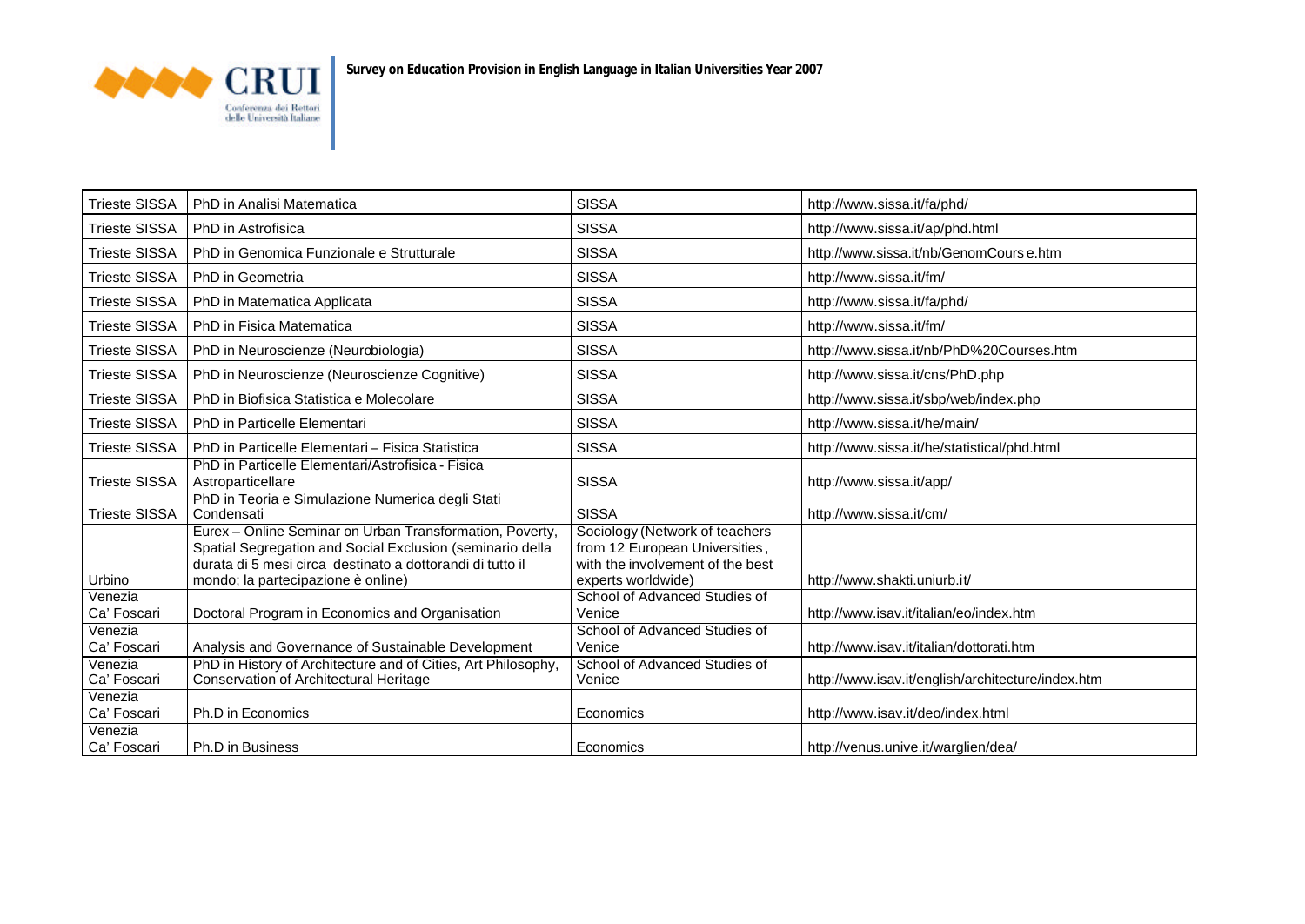

## **"Master Universitario" (professionally-orientedpost-graduate courses)**

| <b>UNIVERSITY</b> | <b>NAME OF THE COURSE</b>                                                                                   | <b>WEBSITE</b>                                                                                                                                              |
|-------------------|-------------------------------------------------------------------------------------------------------------|-------------------------------------------------------------------------------------------------------------------------------------------------------------|
| Bari              | MIBEC: International Business and Economic Cooperation                                                      | http://www.dse.uniba.it                                                                                                                                     |
| Bari              | Biotecnologie Applicate ai Trapianti di Organi e Tessuti                                                    |                                                                                                                                                             |
| Bologna           | Economics (MEC)                                                                                             | http://www.unibo.it/Portale/Offerta+formativa/Master/Master+Universitari/2005-<br>2006/Economics+%28MEC%29.htm                                              |
| Bologna           | Master internazionale MIREES - Interdisciplinary master's in East<br>European research and studies (MIREES) | http://www.poloforli.unibo.it/Polo+Forli/Offerta+Fromativa/Master/Master+universitari/mirees2<br>005.htm                                                    |
| Bologna           | Development Innovation and Change (MiDIC)                                                                   | http://www.eng.unibo.it/PortaleEn/Academic+programmes/Masters/2006-<br>2007/Development+Innovation+and+Change+%28MiDIC%29.htm                               |
| Bologna           | <b>Horticultural Sciences</b>                                                                               | http://www.eng.unibo.it/PortaleEn/Academic+programmes/Courses/Agriculture/2ndDegree/2<br>005/HorticulturalScience/HorticulturalScienceDownload.htm          |
| Bologna           | <b>Intellectual Property</b>                                                                                | http://www.unibo.it/Portale/Offerta+formativa/Master/Master+Universitari/2006-<br>2007/Intellectual+Property.htm                                            |
| Bologna           | Land and Water Conservation                                                                                 | http://www.unibo.it/Portale/Offerta+formativa/Master/Master+Universitari/2006-<br>2007/Land+and+Water+Conservation.htm                                      |
| Bologna           | MIEX International Executives, Master in International<br>Management                                        | http://www.unibo.it/Portale/Offerta+formativa/Master/Master+Universitari/2006-<br>2007/MIEX+International+Executives+Master+in+International+Management.htm |
| Bologna           | Master in Law and Economics                                                                                 | http://mle.economia.unibo.it/                                                                                                                               |
| Bologna           | Development and International Cooperation                                                                   | http://www.eng.unibo.it/PortaleEn/Academic+programmes/Masters/2006-<br>2007/Development+And+International++Cooperation.htm                                  |
| Bolzano           | Master di II livello "CasaClima"                                                                            | http://www.unibz.it/economics/mastersdegree2ndlevel/index.html?LanguageID=EN                                                                                |
| Cagliari          | BIOTECNOLOGIE MICROBICHE E VIROLOGICHE (MASTER II<br>LIVELLO)                                               | Under construction                                                                                                                                          |
| Ferrara           | Clinical neurophysiology. Technical principles and clinical<br>applications                                 | www.unife.it/uffici/postlaurea_master.htm                                                                                                                   |
| Ferrara           | Scienza, tecnologia e management (MaSTeM) curriculum<br>Polymeric materials                                 | www.unife.it/uffici/postlaurea_master.htm                                                                                                                   |
| Ferrara           | Ortodonzia linguale (50% in inglese)                                                                        | www.unife.it/uffici/postlaurea_master.htm                                                                                                                   |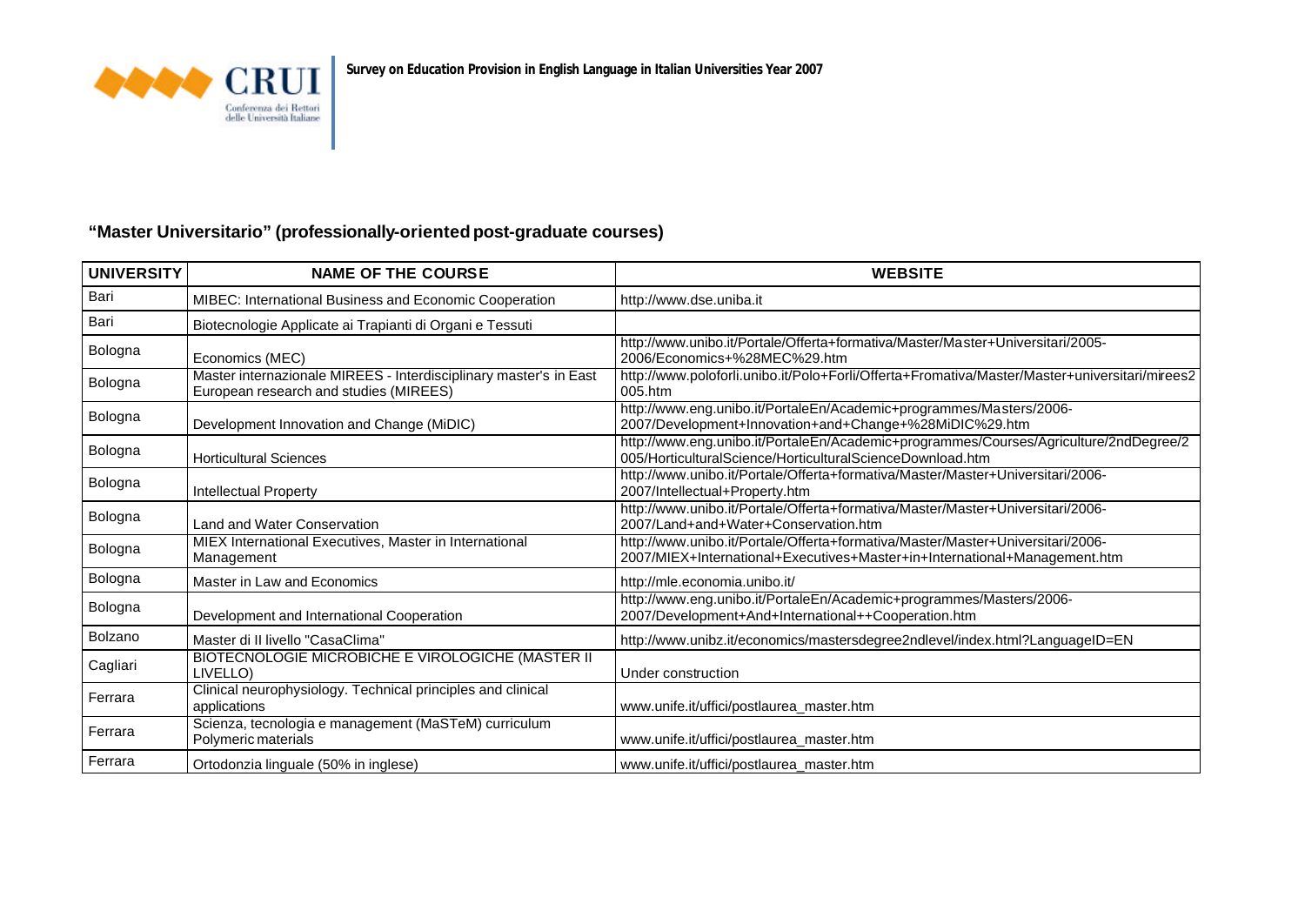

| Firenze             | <b>Communication Media and Culture</b>                                                                  |                                                                                |
|---------------------|---------------------------------------------------------------------------------------------------------|--------------------------------------------------------------------------------|
| Firenze             | Statistical indicators for international economic decisions and<br>comparisons                          | http://www.ds.unifi.it/master-statind/                                         |
| Genova              | IMrob - International Master on Robotics                                                                | www.dimec.unige.it/PMAR/IMrob2006                                              |
| Genova              | Planning and management of logistic and transportation systems                                          |                                                                                |
| Lecce               | E-Buseness Management                                                                                   | www.embs.it/experience/master.html                                             |
| Lecce               | European Heritage Digital Media and Information Society                                                 | www.unile.it/facoltàoffertaformativa/master                                    |
| Macerata            | Relazioni con i Paesi dell'Est (Relationship with Eastern Countries)<br>- Facoltà di Political sciences | http://www.unimc.it/UniMacerata/Didattica/Master0607.htm#RelazioniPaesiEst     |
| Milano<br>Bocconi   | International Healthcare Management, Economics and Policy<br>(MIHMEP)                                   | www.unibocconi.it/mihmep oppure www.sdabocconi.it/mihmep                       |
| Milano<br>Bocconi   | Public Management (classe in inglese del Master in Management<br>Pubblico)                              | www.unibocconi.it/mpm oppure www.sdabocconi.it/mpm                             |
| Milano<br>Bocconi   | Quantitative Finance and Risk Management (MAFINRISK)                                                    | www.unibocconi.it/mafinrisk                                                    |
| Milano<br>Bocconi   | <b>Business Administration (MBA)</b>                                                                    | www.sdabocconi.it/mba                                                          |
| Milano<br>Bocconi   | Executive MBA International edition                                                                     | www.sdabocconi.it/mba                                                          |
| Milano<br>Bocconi   | International Master in Management, Law and Humanities of Sport<br>(MASPORT)                            | www.sdabocconi.it/master/masport/en                                            |
| Milano<br>Bocconi   | Corporate Finance (MCF)                                                                                 | www.sdabocconi.it/mcf                                                          |
| Milano<br>Bocconi   | Fashion, Experience & Design Management (MAFED)                                                         | www.sdabocconi.it/mafed                                                        |
| Milano<br>Bocconi   | Executive Master in Human Resource Leadership (EMHRL)                                                   | www.sdabocconi.it/emhrl                                                        |
| Milano<br>Bocconi   | Executive Master in Marketing & Sales (EMMS)                                                            | www.sdabocconi.it/emms                                                         |
| Milano<br>Cattolica | Master universitario di I livello in International Relations<br>Management                              | http://www3.unicatt.it/pls/unicatt/consultazione.mostra_pagina?id_pagina=13159 |
| Milano<br>Cattolica | Master New Markets & Europe                                                                             | http://www3.unicatt.it/pls/unicatt/consultazione.mostra_pagina?id_pagina=14183 |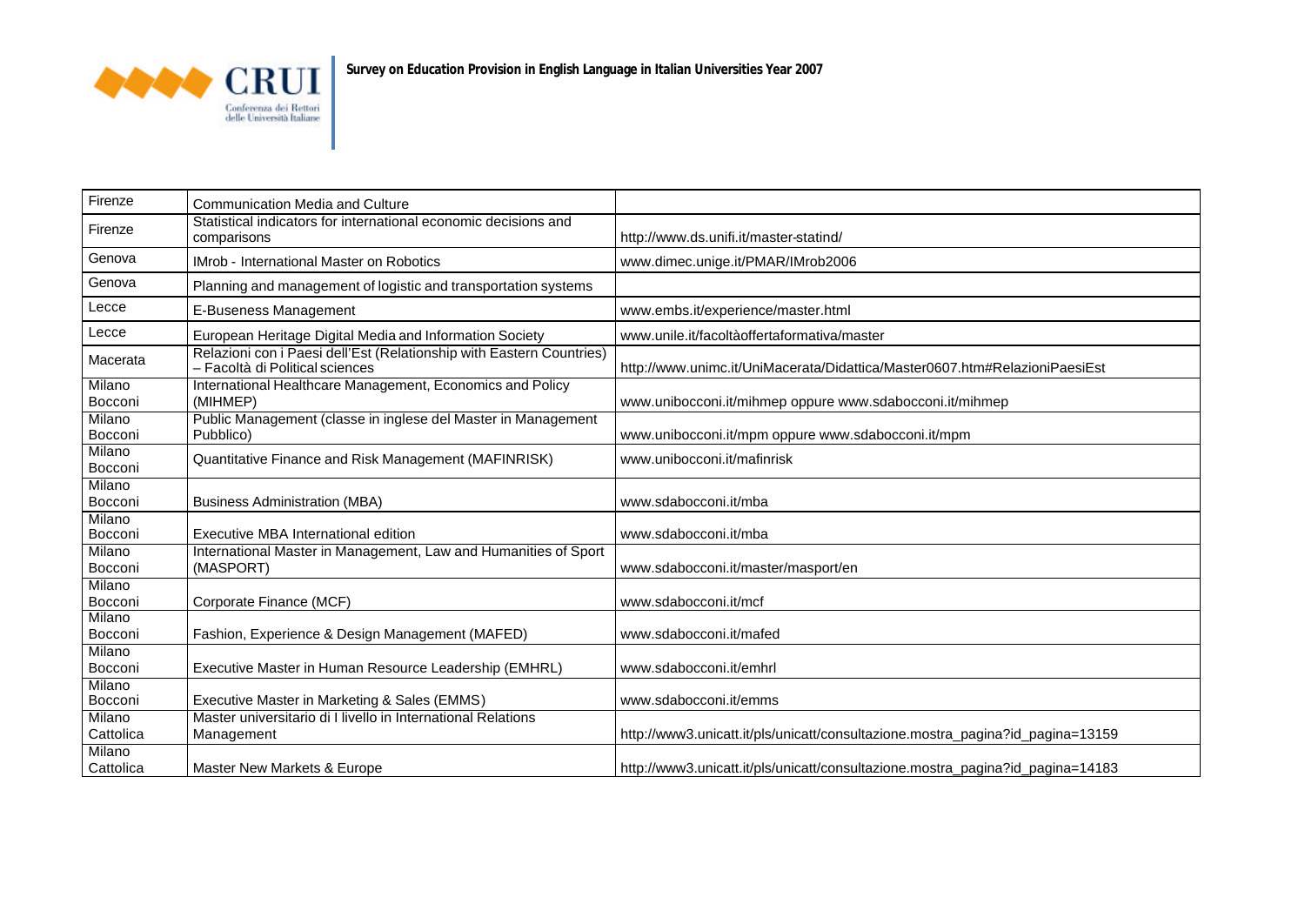

| Milano<br>Politecnico   | International Master in Industrial Management (IMIM), 2007/2009                                                   | www.imim.polimi.it                                                                                                                                                                                                    |
|-------------------------|-------------------------------------------------------------------------------------------------------------------|-----------------------------------------------------------------------------------------------------------------------------------------------------------------------------------------------------------------------|
| Milano<br>Politecnico   | Strategic Design. Design of The value offering (MDS), 2007/2008                                                   | www.polidesign.net/mds                                                                                                                                                                                                |
| Milano<br>Politecnico   | Strategic Project Managemet (MSPM), 2007/2009                                                                     | http://www.mip.polimi.it; http://www.mspme.org                                                                                                                                                                        |
| Milano Bicocca          | Finance and Risk Management (FINARM)                                                                              | http://www.unimib.it/go/Home/Didattica/Master-Universitari-2006-2007<br>http://dipeco.economia.unimib.it/finarm/                                                                                                      |
| Napoli<br>Federico II   | Emerging Technologies for construction (ETeC)                                                                     | http://www.ingegneria.unina.it:19450/facolta/pubContenuti/contenutiPagina.do?codFacolta=1<br>6&sezione=internazionalizzazione&pagina=internazionalizzazione&bp1=internazionalizzazio<br>ne&bp2=internazionalizzazione |
| Napoli<br>Federico II   | Design of steel structures                                                                                        | http://www.designofsteel.com/                                                                                                                                                                                         |
| Napoli<br>II Università | Acoustics and Noise Control in Mediterranean Countries                                                            | www.medacoustics-unina2-vildiz.vildiz.edu.tr / www.architettura.unina2.it                                                                                                                                             |
| Padova                  | BUSINESS AND MANAGEMENT - MBM con indirizzo in<br>FRAGRANCE AND COSMETICS e in TECHNOLOGY AND<br><b>INNVATION</b> | www.economia.unipd.it                                                                                                                                                                                                 |
| Padova                  | EUROPEAN MASTER DEGREE IN HUMAN RIGHTS AND<br><b>DEMOCRATIZATION</b>                                              | www.eiuc.org                                                                                                                                                                                                          |
| Padova                  | <b>BIOETHICS</b>                                                                                                  | www.masterbioethics.org                                                                                                                                                                                               |
| Parma                   | Family related Social Service in Europe"                                                                          | http://www.eusw.unipr.it/                                                                                                                                                                                             |
| Parma                   | <b>Digital Libraries</b>                                                                                          | http://dill.hio.no/                                                                                                                                                                                                   |
| Parma                   | Lingue straniere applicate al commercio internazionale                                                            |                                                                                                                                                                                                                       |
| Parma                   | Scienza e tecnologia per lo sviluppo sostenibile in siti contaminati                                              | http://www.unipr.it/                                                                                                                                                                                                  |
| Perugia                 | "Styles of Life" (Il Livello)                                                                                     |                                                                                                                                                                                                                       |
| Perugia                 | Master in Euro-Mediterranean Affairs (MEMA) (I Livello)                                                           | www.maem-mema.org                                                                                                                                                                                                     |
| Perugia                 | "Urban Water Engineering" (I Livello)                                                                             | http://www.unipg.it/h2o                                                                                                                                                                                               |
| Pisa S.Anna             | International Master in Robotics and Mechatronics (in fase di<br>erogazione                                       | http://www.imrm2006.org                                                                                                                                                                                               |
| Pisa S.Anna             | International Master on Communication Networks Engineering (in<br>fase di erogazione)                             | http://193.205.83.100/imcne2006                                                                                                                                                                                       |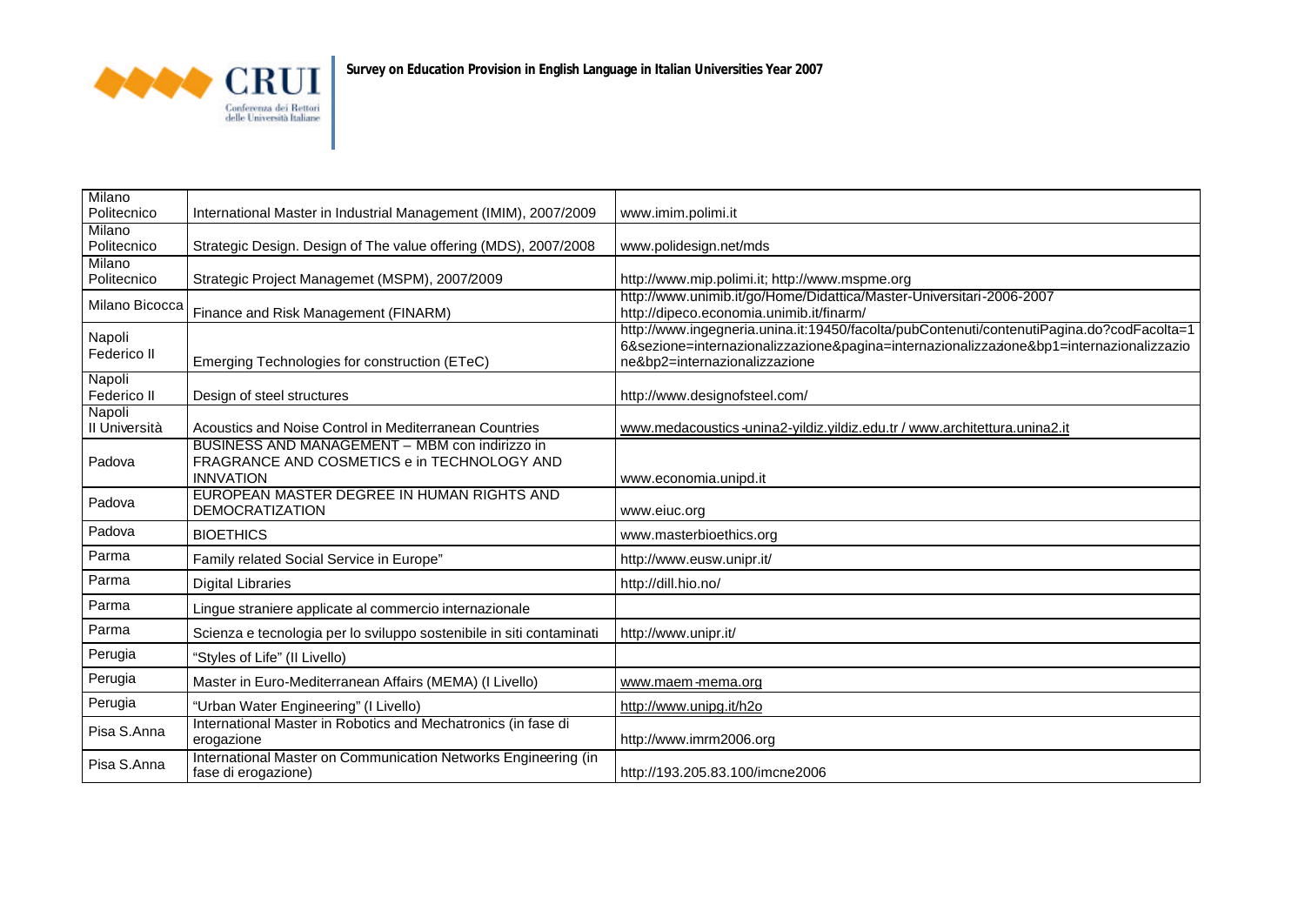

| Pisa S.Anna         | Master of Arts in Human Rights and Conflit Management (in fase di<br>erogazione)          | http://www.sssup.it/sssup/jsp/section.jsp?sec_id1=503&sec_id2=64442⟨=it                                                |
|---------------------|-------------------------------------------------------------------------------------------|------------------------------------------------------------------------------------------------------------------------|
| Pisa S.Anna         | International Master in Information Techology (non ancora attivato)                       | http://www.sssup.it/sssup/jsp/section.jsp?sec_id1=503&sec_id2=65986⟨=it                                                |
| Pisa S.Anna         | International Master on Engineering and Industrial Technologies for<br><b>UAE Student</b> | Under construction                                                                                                     |
| Roma<br>La Sapienza | State management and humanitarian affairs                                                 | www.uniroma1.it/studenti/master                                                                                        |
| Roma<br>La Sapienza | Scienze sociali e aiuti umanitari                                                         | www.uniroma1.it/studenti/master                                                                                        |
| Roma<br>Tor Vergata | Master in Economics                                                                       | www.economia.uniroma2.it/master/mei                                                                                    |
| Roma<br>Tor Vergata | Master in European Economy and International Finance                                      | www.economia.uniroma2.it/master/meefi                                                                                  |
| Roma<br>Tor Vergata | Master in International Economics                                                         | www.economia.uniroma2.it/master/mie                                                                                    |
| Roma<br>Tor Vergata | Master in Development Economics and International Co-operation                            | www.economia.uniroma2.it/master/mesci                                                                                  |
| Roma<br>Tor Vergata | Master in Economics of EnvironmentalGovernance and Territory                              | www.economia.uniroma2.it/master/megat                                                                                  |
| Roma<br>Tor Vergata | Master in Innovation and Management of Public Administartion                              | www.economia.uniroma2.it/master/mimap                                                                                  |
| Roma<br>Tor Vergata | Master in Economics of Culture: Policy, Government and<br>Management                      | www.economia.uniroma2.it/master/beniculturali                                                                          |
| Roma Tre            | Human Development and Food Security (modulo Human<br>Development)                         | http://host.uniroma3.it/master/humandevelopment/index.htm<br>http://host.uniroma3.it/master/humandevelopment/human.htm |
| Roma Tre            | Human Development and Food Security (modulo Food Security)                                | http://host.uniroma3.it/master/humandevelopment/index.htm<br>http://host.uniroma3.it/master/humandevelopment/food.htm  |
| Roma Tre            | Human Development and Food Security modulo Rural<br>Development)                          | http://host.uniroma3.it/master/humandevelopment/index.htm<br>http://host.uniroma3.it/master/humandevelopment/rural.htm |
| Roma IUSM           | European Master in Health and Physical Activity                                           | http://www.iusm.it/inglese/eng_master.html                                                                             |
| Roma LUISS          | Master in Business Administration (MBA) - bilingual Italian-English<br>(17 months)        |                                                                                                                        |
| Roma LUISS          | Aviation MBA (1 year)                                                                     |                                                                                                                        |
| Roma LUISS          | Master in Legal Advanced World Studies (L.A.W.S.) (1 year)                                |                                                                                                                        |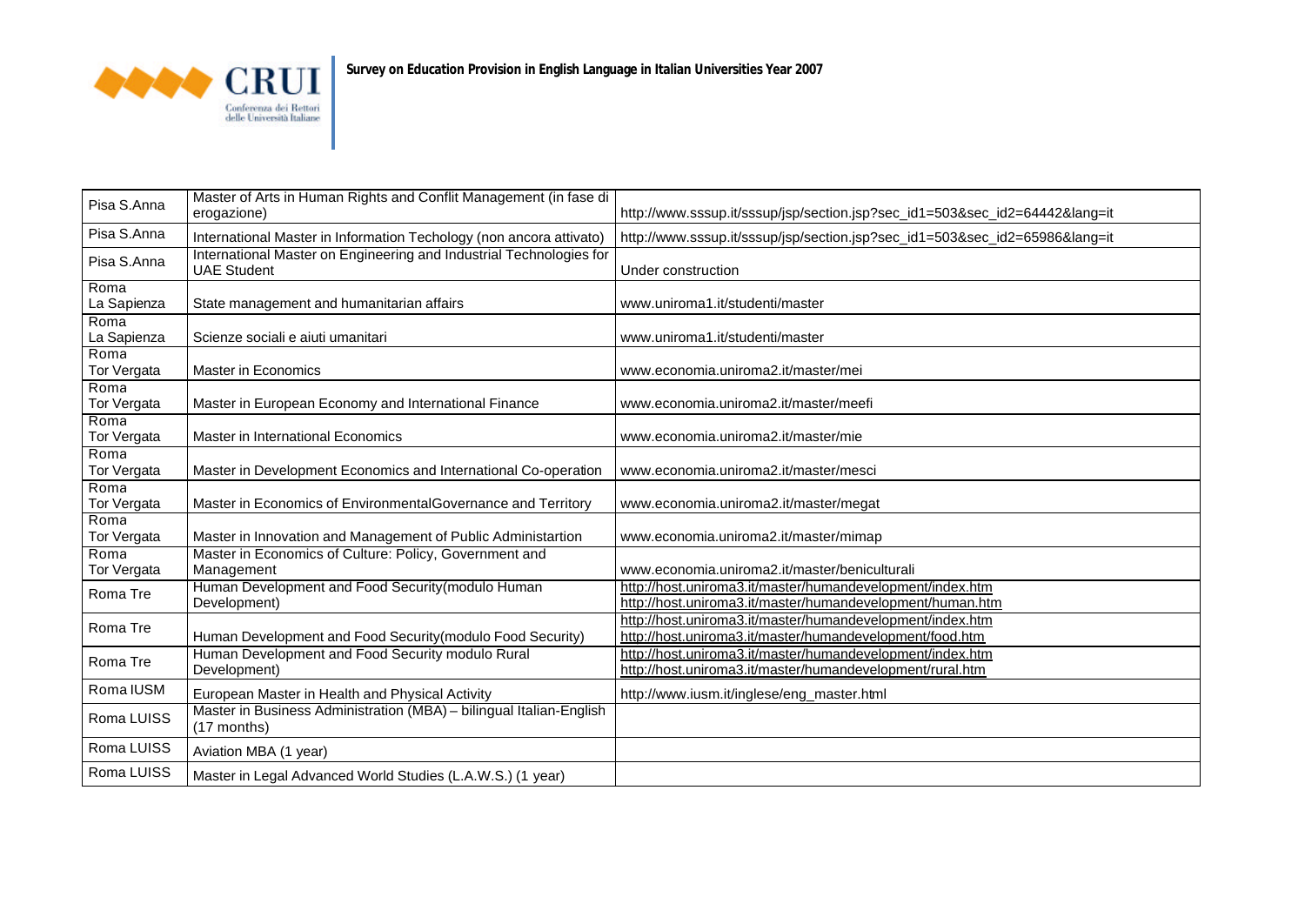

| Siena                 | Euromaster. Politics, policy and society in contemporary Europe                                          | http://www.unisi.it/euromasters/                                         |
|-----------------------|----------------------------------------------------------------------------------------------------------|--------------------------------------------------------------------------|
| Siena                 | Politics in Europe. Interactions between domestic and<br>supranational arenas                            | http://www.gips.unisi.it/gradschool/master/15/about-the-master-programme |
| Siena                 | Master in Human Rights and Humanitarian Action                                                           | http://www.humanrights.unisi.it/index_en.htm                             |
| Torino                | MASTER IN STUDI AMERICANI (I LIVELLO)                                                                    | www.lingue.unito.it                                                      |
| Torino                | MASTER OF LAWS (LL.M.) IN INTELLECTUAL PROPERTY (II<br>LIVELLO)                                          | www.turin-ip.com                                                         |
| Torino                | MASTER IN MANAGEMENT OF DEVELOPMENT (I LIVELLO)                                                          | www.itcilo.org/masters/mandev                                            |
| Torino                | MASTER IN PUBLIC PROCUREMENT FOR SUSTAINABLE<br>DEVELOPMENT (II LIVELLO                                  | www.itcilo.org/masters/proc                                              |
| Torino                | MASTER IN CULTURAL PROJECTS FOR DEVELOPMENT (I<br>LIVELLO)                                               | www.itcilo.org/masters/cultural                                          |
| Torino                | MASTER IN INTERNATIONAL ORGANISATIONS,<br>INTERNATIONAL CRIMINAL LAW AND CRIME PREVENTION (I<br>LIVELLO) | www.giurisprudenza.unito.it                                              |
| Torino                | <b>BIOINFORMATICS (I LIVELLO)</b>                                                                        | www.masterbioinform atica.it                                             |
| Torino<br>Politecnico | <b>Optical Communications and Photonic Technologies</b>                                                  | http://didattica.polito.it/master/optical                                |
| Torino<br>Politecnico | Wireless Systems and related Technologies                                                                | http://didattica.polito.it/master/wireless                               |
| Torino<br>Politecnico | Navigation and related Applications                                                                      | http://didattica.polito.it/master/navigation                             |
| Torino<br>Politecnico | E-business and ICT for Management                                                                        | http://didattica.polito.it/master/e-business                             |
| Torino<br>Politecnico | System design culture                                                                                    | http://didattica.polito.it/master/systemsdesign/                         |
| Trento                | Master II livello CoDe - Joint European Master in Comparative<br>Local Development (Erasmus Mundus)      | http://www.mastercode.unitn.it/                                          |
| Trento                | Master II livello Computational and Systems Biology                                                      | http://www.cosbi.eu/Education_Mast.php                                   |
| Trieste               | Master di I livello "Metodologie per le Politiche Comunitarie -<br>Methods in European Policy Making"    | http://www.interuniv.isig.it/MaEuro.html                                 |
| Trieste               | Master di I livello "Operatori Internazionali di Pace - International<br>Peace Operators"                | http://www.interuniv.isig.it/MaIPO.html                                  |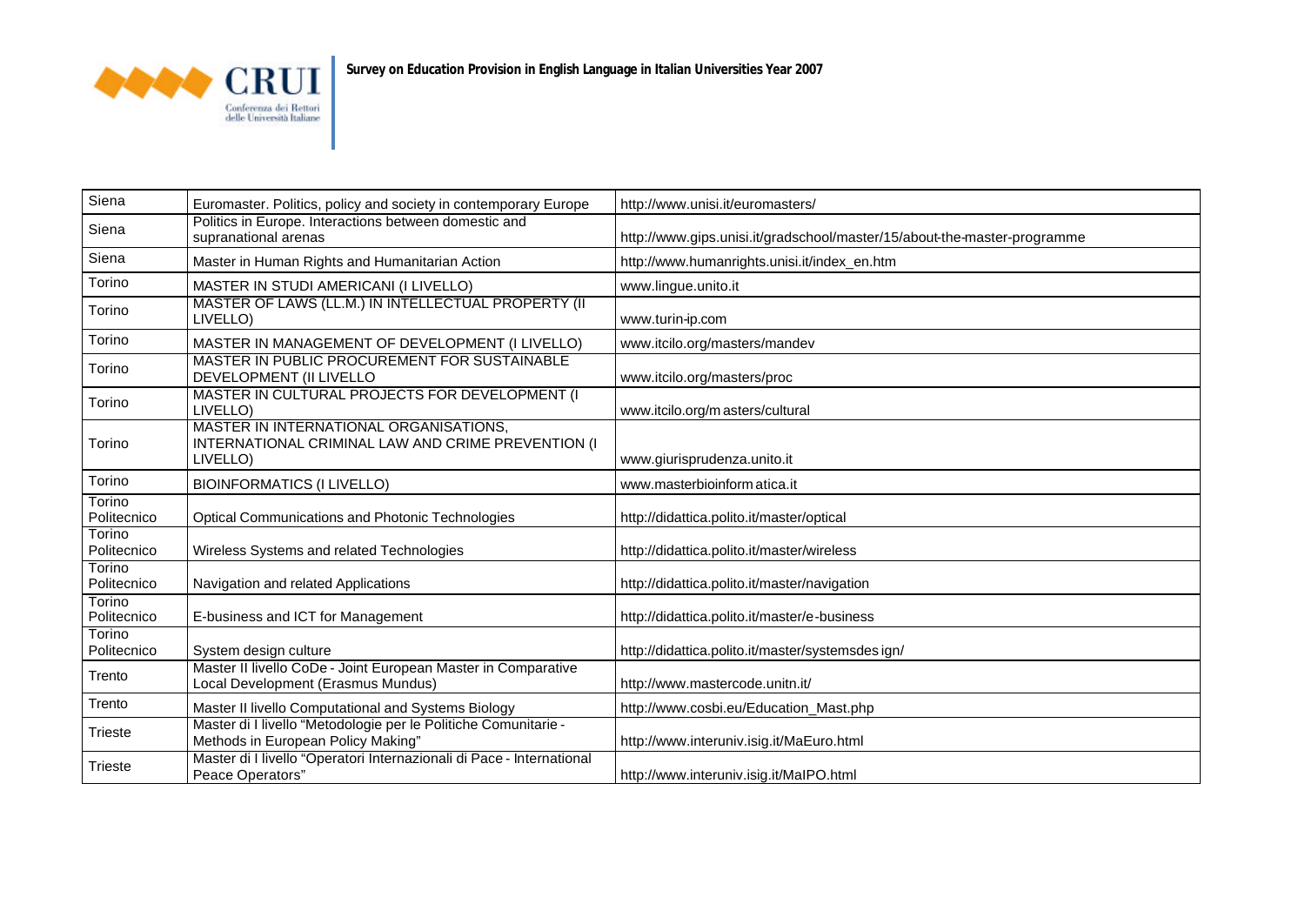

| Trieste                           | *Master di II livello in Management in Clinical Engineering                                                                               | http://www.ssic.units.it/SMMCE                                           |
|-----------------------------------|-------------------------------------------------------------------------------------------------------------------------------------------|--------------------------------------------------------------------------|
| Trieste                           | *Master di I livello in Ingegneria Clinica - Clinical Engineering                                                                         | http://www.ssic.units.it/SMMCE                                           |
| <b>Trieste SISSA</b>              | EBBS 2007 - 39th Annual general Meeting of the European Brain<br>and Behavior Society                                                     | http://people.sissa.it/~ale/EBBS2007/                                    |
| <b>Trieste SISSA</b>              | 14th Young Neuroscientists Meeting                                                                                                        | www.sissa.it                                                             |
| <b>Trieste SISSA</b>              | Borsellino College 2007 - Spike Train to Actions: Brain Basis of<br><b>Behavior</b>                                                       | http://cdsagenda5.ictp.trieste.it/full_display.php?ida=a06215            |
| <b>Trieste SISSA</b>              | Società Italiana di Neuroscienze - First meeting of the italian<br>doctorate students and bursars in neuroscience and related<br>subjects | http://www.sins.it/download/2007.01.25.Programma.pdf                     |
| <b>Trieste SISSA</b>              | Summer School Novicosmo 2007 - Fiat Lux - Formation and<br><b>Evolution of Cosmic Structures</b>                                          | http://www.novicosmo.org/index2.asp?IDSezione=1                          |
| <b>Trieste SISSA</b>              | From Quantum to Emergent Gravity: Theory and Phenomenology                                                                                | http://www.sissa.it/app/QGconference/                                    |
| Urbino                            | European Master in Comparative Urban Studies (Facoltà di<br>Sociologia)                                                                   | http://www.e-urbs.net/                                                   |
| Venezia<br>Ca' Foscari            | Economics and finance (II liv.)                                                                                                           | http://venus.unive.it/imef/                                              |
| Venezia<br>Ca' Foscari            | International Master on Nanotechnologies (II liv.)                                                                                        | http://www.civen.org/IMN                                                 |
| Venezia<br>Ca' Foscari            | Gestione Integrata delle Aree Costiere nel Mediterraneo (I liv.)                                                                          | http://www.educom-med.org/course/CourseWeb.htm                           |
| Ve nezia<br><b>IUAV</b>           | European postgraduated master in urbanism. Strategies and<br>design for cities and territories                                            | http://www.em-urbanism.net/                                              |
| Vercelli<br>Piemonte<br>Orientale | European Master in Disaster Medicine                                                                                                      | http://www.dismedmaster.com/ http://www4.med.unipmn.it/edu/corsi/master/ |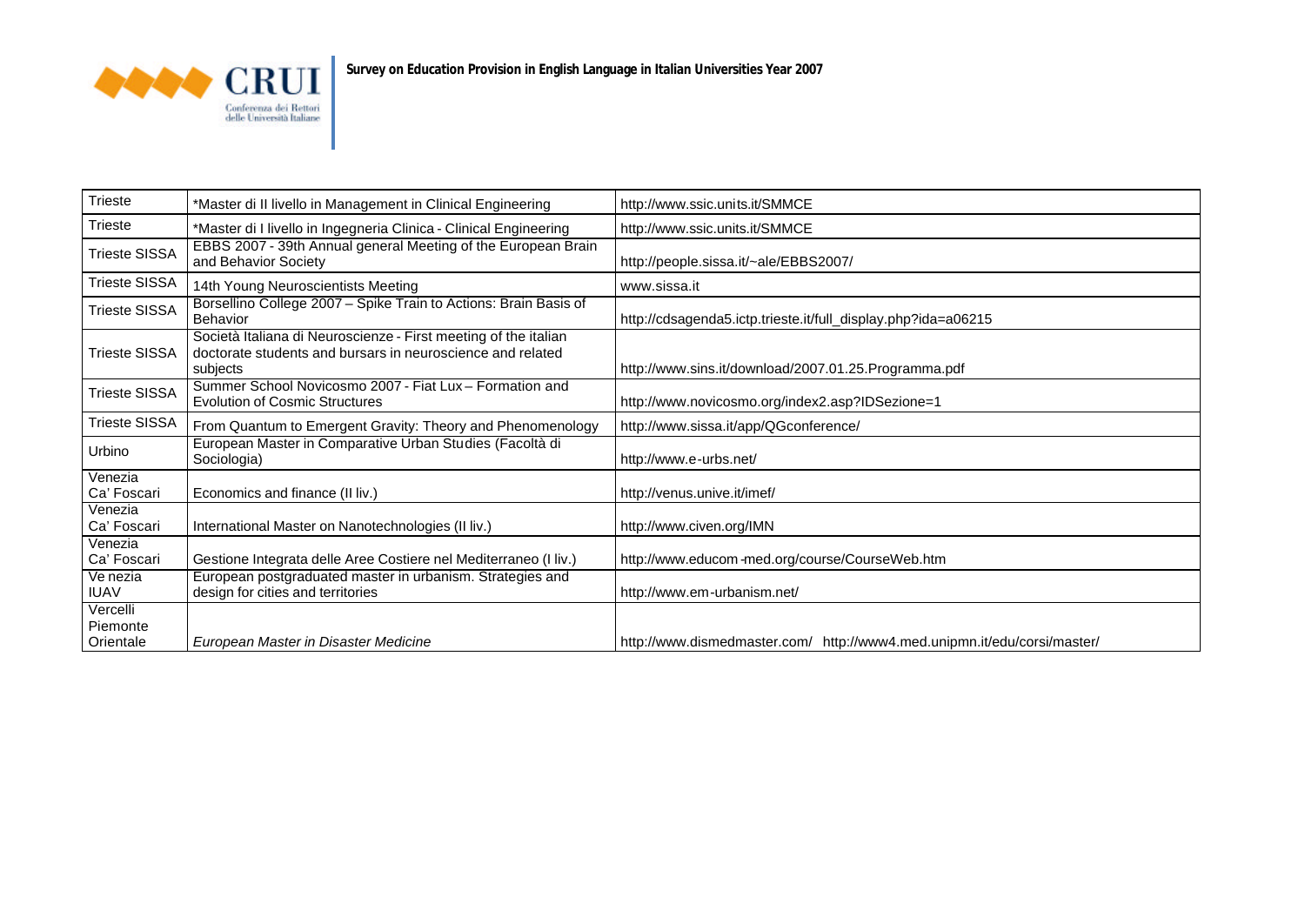

#### **Winter/Summer Schools**

| <b>UNIVERSITY</b> | <b>NAME</b>                                                       | <b>WEBSITE</b>                                                                              |
|-------------------|-------------------------------------------------------------------|---------------------------------------------------------------------------------------------|
|                   |                                                                   | www.unibg.it (Facoltà>Facoltà di Economia> avviso in bacheca e indice courses per i singoli |
| Bergamo           | Summer Business Programme                                         | corsi)                                                                                      |
|                   | 4th International Cooperation and Sustainable Development         | http://www.eng.unibo.it/PortaleEn/International+Relations/Summer+Schools/Summer/Biologi     |
| Bologna           | Policies Graduate Summer School                                   | cal/InternatCoopeSustaDev.htm#general                                                       |
|                   |                                                                   | http://www.eng.unibo.it/PortaleEn/International+Relations/Summer+Schools/Summer/Biologi     |
| Bologna           | Quantitative Paleontology 2007 - International Summer School      | cal/Quantitative_Paleontology.htm                                                           |
|                   | Bioinformatics for Systems & Synthetic Biology: New Approaches    | http://www.eng.unibo.it/PortaleEn/International+Relations/Summer+Schools/Winter/Bioinfor    |
| Bologna           | and Algorithms to Cope with the Future of Biological Science      | matics2.htm                                                                                 |
|                   |                                                                   | http://www.eng.unibo.it/PortaleEn/International+Relations/Summer+Schools/Summer/Juridic     |
| Bologna           | Summer School of Econometrics, University Residential Centre of   | al/Econometrics.htm                                                                         |
|                   | Summer School on Public Management 2007 - SSPUM 2007-             | http://www.eng.unibo.it/PortaleEn/International+Relations/Summer+Schools/Summer/Juridic     |
| Bologna           | <b>Third Edition</b>                                              | al/Summer_School_on_Public_Management.htm                                                   |
|                   | The protection of Fundamental rights in Europe/ La Protection des | http://www.eng.unibo.it/PortaleEn/International+Relations/Summer+Schools/Summer/Juridic     |
| Bologna           | Droits Fondamentaux en Europe                                     | al/HumanRights.htm                                                                          |
|                   |                                                                   | http://www.eng.unibo.it/PortaleEn/International+Relations/Summer+Schools/Summer/Juridic     |
| Bologna           | ESSPA - European Summer School in Policy Analysis                 | al/Policy_Analysis.htm                                                                      |
|                   |                                                                   | http://www.eng.unibo.it/PortaleEn/International+Relations/Summer+Schools/Summer/Juridic     |
| Bologna           | European Union and Legal Reform                                   | al/EULegalReform.htm                                                                        |
|                   | Spatial Decision Support Systems in Environmental Tourism         | http://www.eng.unibo.it/PortaleEn/International+Relations/Summer+Schools/Summer/Juridic     |
| Bologna           | Planning-Summer School in Tourism                                 | al/Spatial_Decision_Support_Systems_in_Environmental_Tourism_Economics.htm                  |
|                   | Summer School in Monitoring and Evaluation of International       | http://www.eng.unibo.it/PortaleEn/International+Relations/Summer+Schools/Summer/Juridic     |
| Bologna           | Programmes                                                        | al/Design_Evaluation_Monitoring.htm                                                         |
|                   |                                                                   | http://www.eng.unibo.it/PortaleEn/International+Relations/Summer+Schools/Summer/Juridic     |
| Bologna           | Spring School in Finance 2007,                                    | al/finance.htm                                                                              |
|                   | XIII Cervia International Summer School "Beyond the Enlargement.  | http://www.eng.unibo.it/PortaleEn/International+Relations/Summer+Schools/Summer/Juridic     |
| Bologna           | The Wider Europe and the new Neighbourhood,                       | al/arte_etnica.htm                                                                          |
| Bolzano           | (School of Economics and Management)                              | http://www.unibz.it/economics/index.html?LanguageID=EN                                      |
|                   | Summer School on Distributed Hydrological Modeling Use of         |                                                                                             |
| Cagliari          | Geospatial Data and Tools for Watershed Studies                   | www.unica.it/rdeidda/Events_2007_Vivoni.htm                                                 |
| Camerino          | Statistics for the Design and Analysis of Research Studies        | http://www.unicam.it/summerschool/statistics/index.asp                                      |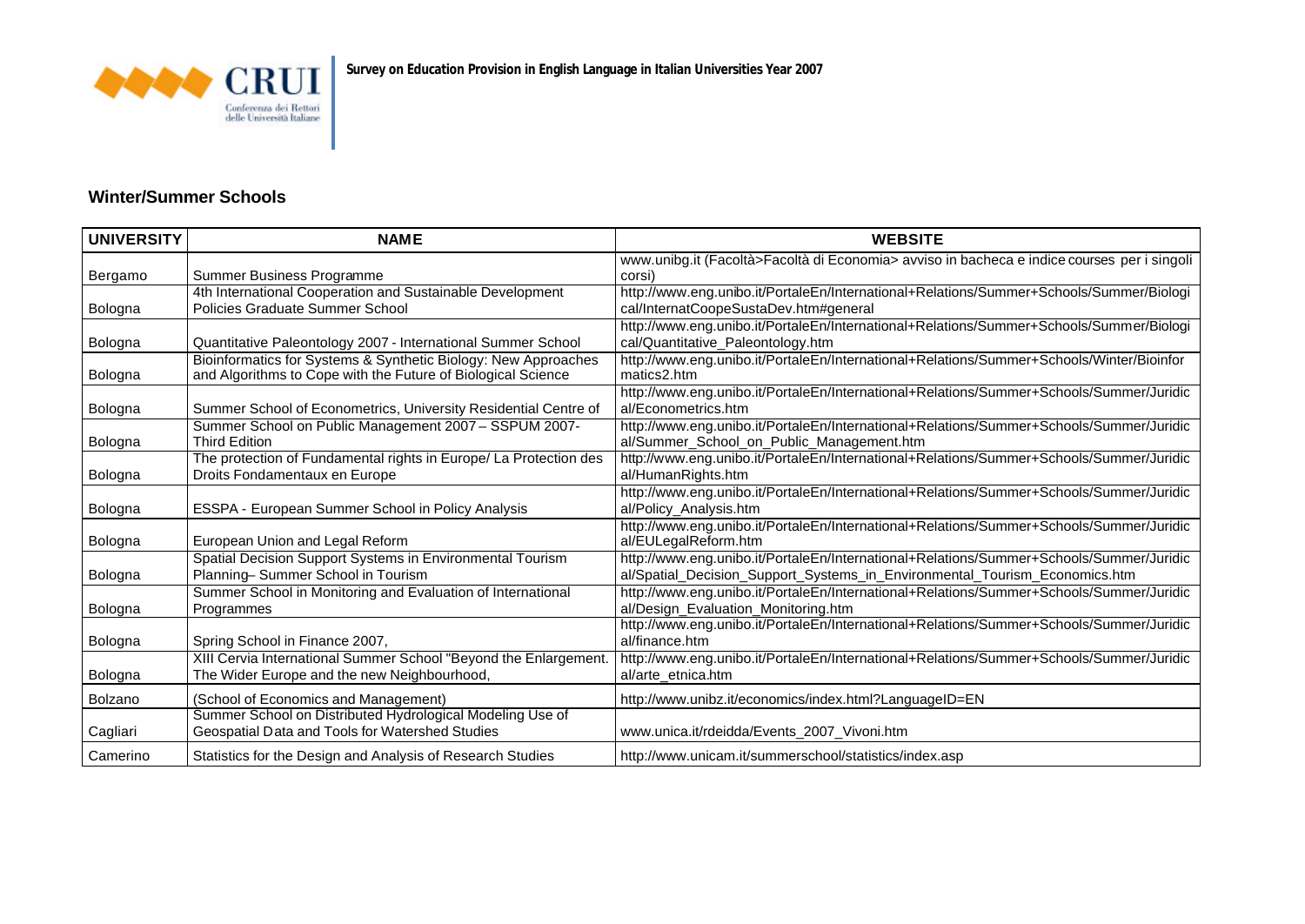

| Camerino             | Microarray Tchnology and Bionformatics                                                                               | http://web.unicam.it/microarray/                                        |
|----------------------|----------------------------------------------------------------------------------------------------------------------|-------------------------------------------------------------------------|
| Camerino             | Global Market and Disputes management                                                                                | http://www.unicam.it/summerschool/global-market/index.asp               |
| Campobasso<br>Molise | Summer School on Linguistic Methodology                                                                              | http://www.unimol.it/summerschool/home.htm                              |
| Lecce                | International Summer School                                                                                          | http://www.ebms.it/experience/summer/summer2007/home.html               |
| Messina              | Enunciazione e Pratica dei Diritti Fondamentali : Multiculturalismo e<br>libertà religiosa                           | http://www.unime.it/relint/index.html                                   |
| Messina              | Neuroanatomie e Neuroscienze cliniche                                                                                | http://www.unime.it/relint/index.html                                   |
| Messina              | International Summer school                                                                                          | www.unime.it/relint/summerschoolmulticulturalismo.html                  |
| Milano<br>Cattolica  | Futurism in Italy                                                                                                    | Not available yet                                                       |
| Milano<br>Cattolica  | Milan and the Music Heritage of Italy                                                                                | Not available yet                                                       |
| Milano<br>Cattolica  | Italian Democracy: A comparative approach                                                                            | Not available yet                                                       |
| Milano IULM          | Summer Lectures "The Creative Boot"                                                                                  | http://www.iulm.it/default.aspx?idPage=2964                             |
| Padova               | HUMANITARIANNET: MIGRATION, IDENTITY AND DIVERSITIES<br>(Nell'ambito del Dottorato)                                  | www.humanitariannet.deusto.es/                                          |
| Padova               | Summer school in information engineering                                                                             | http://www.dei.unipd.it/wdyn/?sez_alias=ssie                            |
| Palermo              | Geological Resources, Risks and Sustenable                                                                           | no                                                                      |
| Palermo              | Advancend Biotechnology                                                                                              | no                                                                      |
| Pisa S.Anna          | The Civilian Personnel of Peace-keeping and peace-building<br>operatios (in fase di erogazione)                      | http://www.sssup.it/sssup/jsp/section.jsp?sec_id1=503&sec_id2=66572⟨=it |
| Pisa S.Anna          | Winter School in Landscape Agronomy                                                                                  | Notice on website of the Scuola Superiore Sant'Anna                     |
| Siena                | Tulane Law Summer School                                                                                             | http://www.law.tulane.edu/abroad/italy.cfm                              |
| Siena                | Environmental Law: International and European Perspectives (in<br>collaborazione con l'University College of London) | http://www.unisi.it/ieel/                                               |
| Siena                | School for Biotech Industrial Innovation Management                                                                  | http://www.biolaw.it/School/index.htm                                   |
| Siena                | International Summer School in Law and Religion                                                                      | http://www.biolaw.it/SummerSchool/index.htm                             |